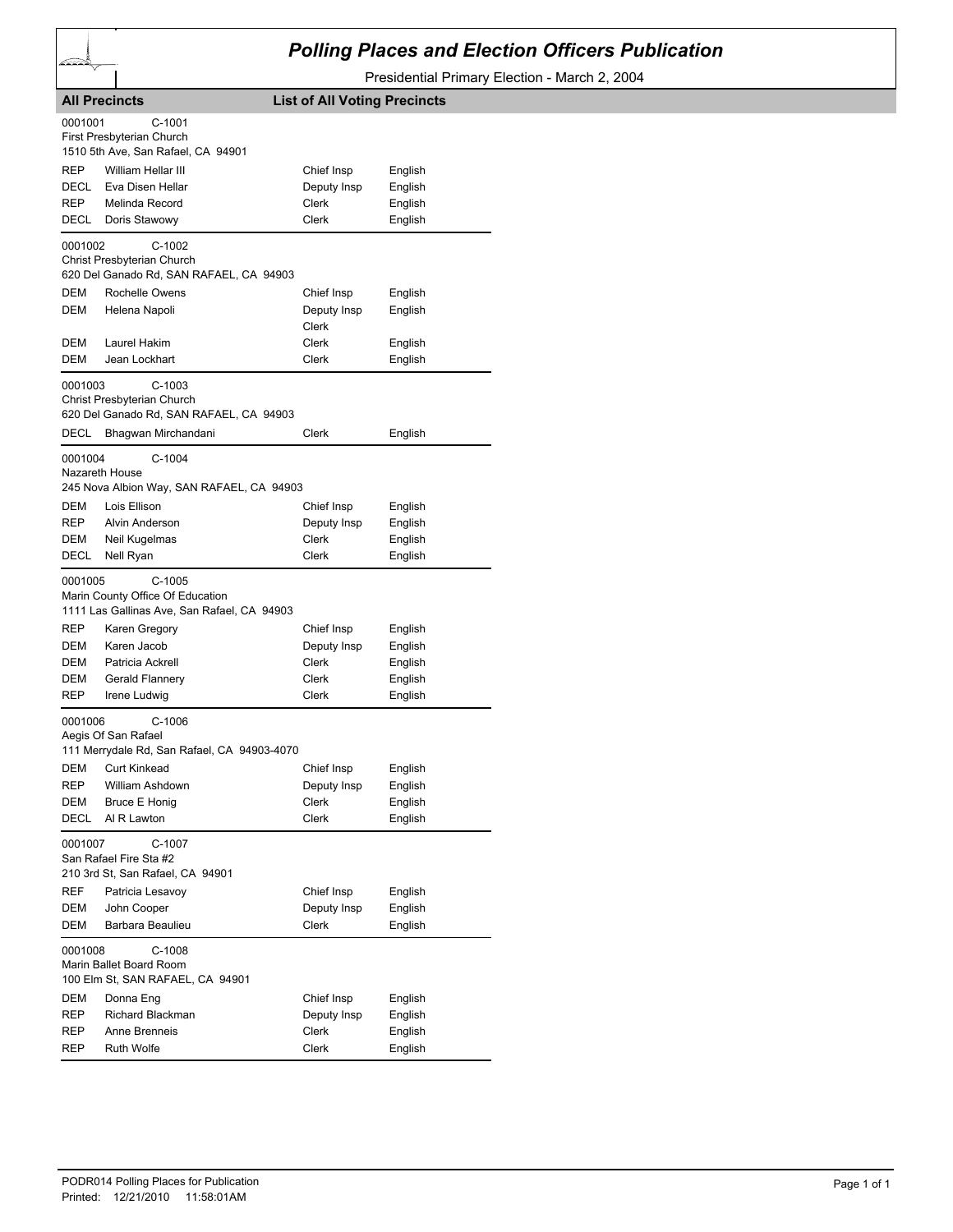|                         | <b>All Precincts</b>                                                                | <b>List of All Voting Precincts</b> |                    |
|-------------------------|-------------------------------------------------------------------------------------|-------------------------------------|--------------------|
| 0001009                 | $C-1009$                                                                            |                                     |                    |
|                         | <b>Trinity Community Church</b>                                                     |                                     |                    |
|                         | 1675 Grand Ave, SAN RAFAEL, CA 94901                                                |                                     |                    |
| REP                     | Sheryl Gorton                                                                       | Chief Insp                          | English            |
| DEM                     | Linda Cosgrove                                                                      | Deputy Insp                         | English            |
| DEM                     | Ankie Bajema                                                                        | Clerk                               | E, S               |
| <b>REP</b>              | Sharon Hall                                                                         | Clerk                               | English            |
| DEM                     | Leila Joslyn                                                                        | Clerk                               | English            |
| 0001010                 | $C-1010$                                                                            |                                     |                    |
|                         | St Luke Presbyterian Church                                                         |                                     |                    |
|                         | 10 Bayview Dr, SAN RAFAEL, CA 94901                                                 |                                     |                    |
| REP                     | Francis Johnston III                                                                | Chief Insp                          | English            |
| AIP                     | Linda Bates                                                                         | Deputy Insp                         | English            |
| DECL                    | Reynolds Michael Cameron                                                            | Clerk                               | English            |
| DECL                    | <b>Frank Divita</b>                                                                 | Clerk                               | English            |
| DEM                     | Anne B Tillotson                                                                    | Clerk                               | English            |
| 0001011                 | C-1011                                                                              |                                     |                    |
|                         | Glenwood School                                                                     |                                     |                    |
|                         | 25 Castlewood Dr, SAN RAFAEL, CA 94901                                              |                                     |                    |
| DEM                     | Janine Michele Myers                                                                | Chief Insp                          | English            |
| DEM                     | <b>Barbara Morrill</b>                                                              | Clerk                               | English            |
| DEM                     | Anna Shannon                                                                        | Clerk                               | English            |
| 0001012                 | $C-1012$                                                                            |                                     |                    |
| Venetia Oaks            |                                                                                     |                                     |                    |
|                         | 263 N San Pedro Rd, San Rafael, CA 94903                                            |                                     |                    |
|                         | <b>Shirley Sinclair</b>                                                             | Chief Insp                          | English            |
| AIP                     | Alan Tonnemacher                                                                    | Deputy Insp                         | English            |
|                         |                                                                                     | Clerk                               |                    |
| DEM                     | Oksana Brakhman<br>Jane Kloh                                                        | Clerk<br>Clerk                      | English<br>English |
|                         |                                                                                     |                                     |                    |
| 0001013                 | $C-1013$<br>Korean Presbyterian Church<br>635 Adrian Way, San Rafael, CA 94903      |                                     |                    |
| <b>DEM</b>              | Dorothy Brown                                                                       | Chief Insp                          | English            |
| DECL                    | <b>Mary Nordquist</b>                                                               | Deputy Insp                         | English            |
| DEM                     | Marilyn Bagshaw                                                                     | Clerk                               | English            |
| DEM                     | Janet Smith                                                                         | Clerk                               | English            |
| 0001014                 | $C-1014$<br>Marinwood Community Center<br>775 Miller Creek Rd, San Rafael, CA 94903 |                                     |                    |
| REP                     | <b>Nancy Douglass</b>                                                               | Chief Insp                          | English            |
| REP                     | <b>Howard Council</b>                                                               | Deputy Insp                         | English            |
| REP                     | Margaret Council                                                                    | Clerk                               | English            |
| DEM<br>DEM              | Doris Sutter                                                                        | Clerk<br>Clerk                      | English<br>English |
|                         | Margaret Veneman                                                                    |                                     |                    |
| 0001015                 | $C-1015$<br>Marinwood Community Center<br>775 Miller Creek Rd, San Rafael, CA 94903 |                                     |                    |
| REP                     | Douglas Mc Vae                                                                      | Deputy Insp                         | English            |
| REP                     | Sheila Berg                                                                         | Clerk                               | English            |
| REP                     | Lucille Gingras                                                                     | Clerk                               | English            |
| 0001016                 | $C-1016$<br>Marinwood Community Center<br>775 Miller Creek Rd, San Rafael, CA 94903 |                                     |                    |
| REP                     | Imogene Ilderton                                                                    | Clerk                               | English            |
|                         | Kendl Tovey                                                                         | Clerk                               | English            |
|                         | Yuki Wong                                                                           | Clerk                               | English            |
| 0001017<br>Golden Hinde | C-1017<br>5 Golden Hinde Blv, SAN RAFAEL, CA 94903                                  |                                     |                    |
| REP                     | <b>Barbara Perkins</b>                                                              | Chief Insp                          | English            |
| DECL                    | Dennis Brown                                                                        | Deputy Insp                         | English            |
| DEM                     | <b>Robert Gallimore</b>                                                             | Clerk                               | English            |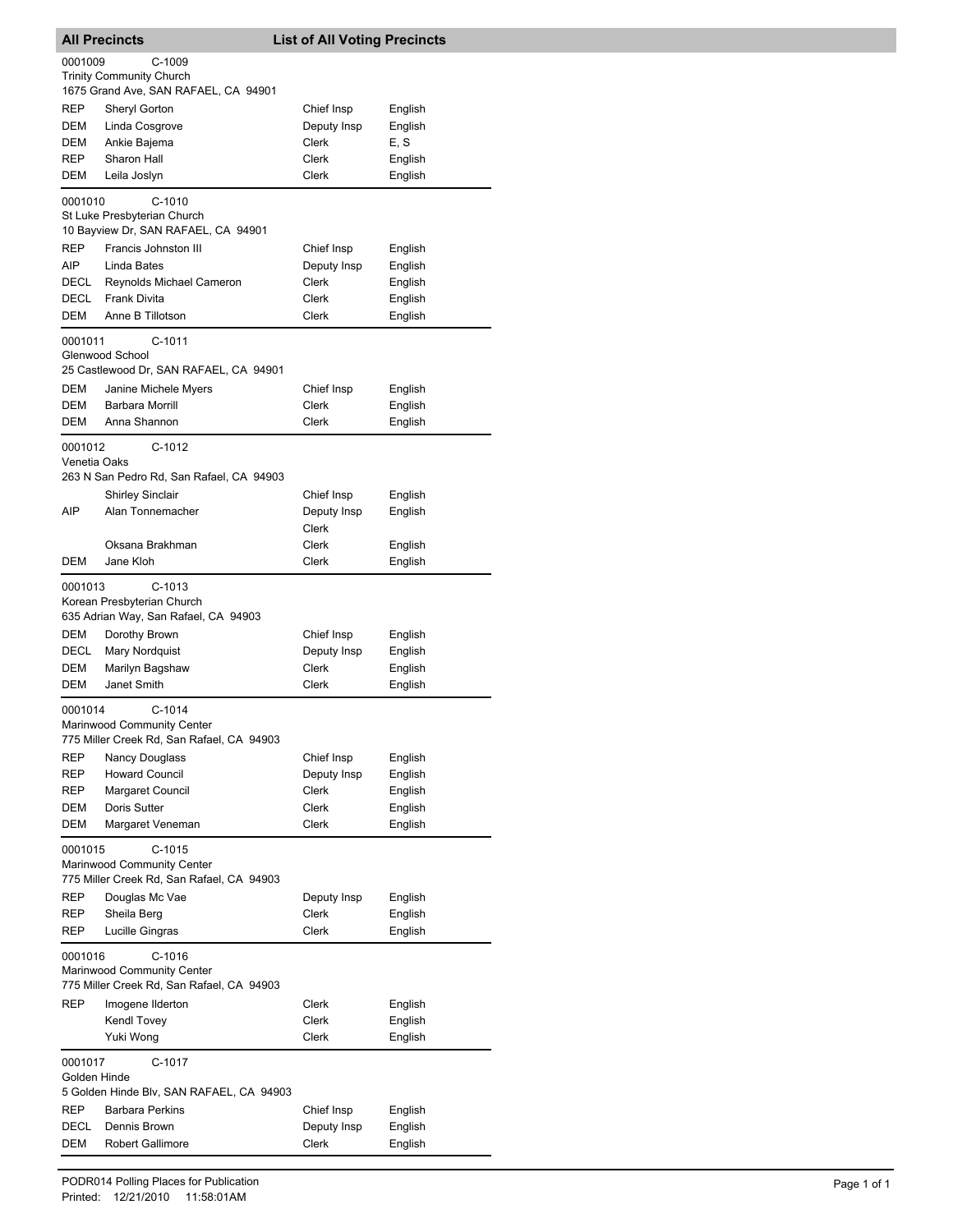| <b>All Precincts</b>       |                                                                                                   | <b>List of All Voting Precincts</b>    |                                          |
|----------------------------|---------------------------------------------------------------------------------------------------|----------------------------------------|------------------------------------------|
| 0001019                    | C-1019<br>St Luke Presbyterian Church<br>10 Bayview Dr, SAN RAFAEL, CA 94901                      |                                        |                                          |
| <b>DEM</b>                 | Robert Lemon                                                                                      | Deputy Insp<br>Clerk                   | English                                  |
| DEM                        | Ira Alderson Jr                                                                                   | Clerk                                  | English                                  |
| 0001100                    | <b>PCT 1100</b><br>Methodist Church Of San Rafael<br>199 Greenfield Avenue, San Rafael, CA 94901  |                                        |                                          |
| DEM<br>REP<br>DEM          | James Shaw<br>Maria Buehler<br>Peter Stack                                                        | Deputy Insp<br>Clerk<br>Clerk          | English<br>English<br>English            |
| 0001101                    | PCT 1101<br>Methodist Church Of San Rafael<br>199 Greenfield Avenue, San Rafael, CA 94901         |                                        |                                          |
| DEM<br>DEM<br><b>DEM</b>   | Charles Wynn<br><b>Betty Barker</b><br><b>Bernard Robinson</b>                                    | Deputy Insp<br>Clerk<br>Clerk          | English<br>English<br>English            |
| 0001102<br>Rotary Manor    | <b>PCT 1102</b><br>1821 Fifth Ave, San Rafael, CA 94901                                           |                                        |                                          |
| <b>GRN</b><br>DEM<br>DEM   | <b>Gordon Waters</b><br>Janis Tavenner<br>Cecile Tescallo                                         | Chief Insp<br>Deputy Insp<br>Clerk     | English<br>English<br>English            |
| 0001103<br>Rotary Manor    | PCT 1103<br>1821 Fifth Ave, San Rafael, CA 94901                                                  |                                        |                                          |
| DECL<br>DEM<br>DEM<br>DECL | Max Probst<br>Tae Chong<br>Sharyn Foster<br>Johannes Ryssemus                                     | Deputy Insp<br>Clerk<br>Clerk<br>Clerk | English<br>English<br>English<br>English |
| 0001106                    | <b>PCT 1106</b><br>Lincoln Hill Community Church<br>1411 Lincoln Ave, San Rafael, CA 94901        |                                        |                                          |
| DECL<br>REP                | Fernando Gomez<br><b>Muriel Hammond</b>                                                           | Chief Insp<br>Deputy Insp<br>Clerk     | E, S<br>English                          |
| 0001107                    | PCT 1107<br>Lincoln Hill Community Church<br>1411 Lincoln Ave, San Rafael, CA 94901               |                                        |                                          |
| DEM<br>DECL                | Ann Melanephy<br>Chelsea Shivan Byers                                                             | Deputy Insp<br>Clerk                   | English<br>English                       |
| 0001110<br>Villa Marin     | PCT 1110<br>100 Thorndale Dr, SAN RAFAEL, CA 94903                                                |                                        |                                          |
| DEM<br>REP<br>DEM          | Helen Bodington<br>Helen Andrewsen<br><b>Charles Bodington</b>                                    | Chief Insp<br>Deputy Insp<br>Clerk     | English<br>English<br>English            |
| REP                        | Olivia Le Feaver                                                                                  | Clerk                                  | English                                  |
| 0001112                    | <b>PCT 1112</b><br><b>Embassy Suites Hotel</b><br>101 Mc Innis Parkway, San Rafael, CA 94903-2773 |                                        |                                          |
| REP<br>REP<br>REP          | Robert Brandt<br>Margaret Brandt<br>Ray Bolinger                                                  | Chief Insp<br>Deputy Insp<br>Clerk     | English<br>English<br>English            |
| REP<br>REP                 | Marilyn Isherwood<br>Samuel Wester                                                                | Clerk<br>Clerk                         | English<br>English                       |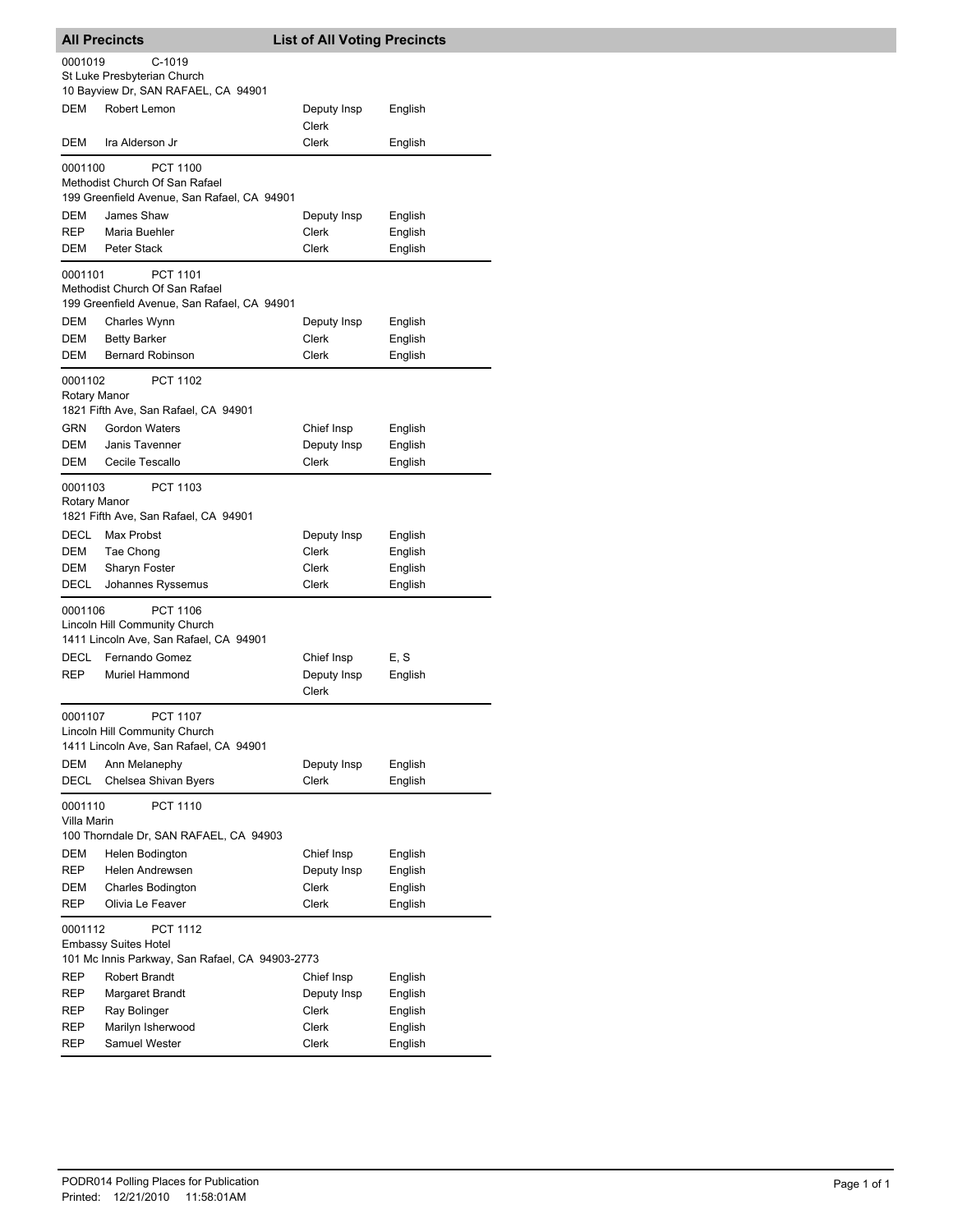|                         | <b>All Precincts</b>                                                                               | <b>List of All Voting Precincts</b> |                    |
|-------------------------|----------------------------------------------------------------------------------------------------|-------------------------------------|--------------------|
| 0001113                 | <b>PCT 1113</b><br>Christ Presbyterian Church<br>620 Del Ganado Rd, SAN RAFAEL, CA 94903           |                                     |                    |
| <b>DEM</b>              | <b>Bonnie Bartlett</b>                                                                             | Deputy Insp<br>Clerk                | English            |
| DEM<br>DECL             | Rikki Baum<br>Sean Patrick Devine                                                                  | Clerk<br>Clerk                      | English<br>English |
| 0001114                 | <b>PCT 1114</b><br>Contempo Marin<br>400 Yosemite Rd, San Rafael, CA 94903-2232                    |                                     |                    |
| REP                     | Dorothy Hallett                                                                                    | Chief Insp                          | English            |
| <b>REP</b>              | Roberto Soriano                                                                                    | Deputy Insp                         | English            |
| REP                     | Jack Hanzlik                                                                                       | Clerk                               | English            |
| REP                     | <b>Maxine Hanzlik</b>                                                                              | Clerk                               | English            |
| DEM                     | Gabriela Sosa                                                                                      | Clerk                               | English            |
| 0001121                 | <b>PCT 1121</b><br>Marin County Office Of Education<br>1111 Las Gallinas Ave, San Rafael, CA 94903 |                                     |                    |
| DECL                    | <b>Barbara Trites</b>                                                                              | Deputy Insp<br>Clerk                | English            |
|                         | Alex Fortenko                                                                                      | Clerk                               | English            |
| REP                     | Joan Loberg                                                                                        | Clerk                               | English            |
| 0001124<br>Golden Hinde | <b>PCT 1124</b><br>5 Golden Hinde Blv, SAN RAFAEL, CA 94903                                        |                                     |                    |
| DEM                     | <b>Margaret Dukes</b>                                                                              | Deputy Insp                         | English            |
|                         |                                                                                                    | Clerk                               |                    |
| DEM                     | Barbara Sebring                                                                                    | Clerk                               | English            |
| 0001125                 | <b>PCT 1125</b>                                                                                    |                                     |                    |
|                         | Contempo Marin<br>400 Yosemite Rd, San Rafael, CA 94903-2232                                       |                                     |                    |
| DEM                     | <b>Marian Apice</b>                                                                                | Deputy Insp                         | English            |
| REP                     | Jacqueline Angerman                                                                                | Clerk                               | English            |
| DECL                    | Jacqueline Brand                                                                                   | Clerk                               | English            |
| 0001210                 | <b>PCT 1210</b><br>San Rafael Fire Station # 5<br>955 Point San Pedro Rd, San Rafael, CA 94901     |                                     |                    |
| REP                     | William Godbey                                                                                     | Chief Insp                          | English            |
| REP                     | Teresa Dong-Hobler                                                                                 | Deputy Insp                         | English            |
| REF                     | Vickie Cardellini                                                                                  | <b>Clerk</b>                        | English            |
| 0001211                 | PCT 1211<br>San Rafael Fire Station # 5<br>955 Point San Pedro Rd, San Rafael, CA 94901            |                                     |                    |
| DECL                    | Diane Aldrich                                                                                      | Deputy Insp                         | English            |
|                         |                                                                                                    | Clerk                               |                    |
| <b>REP</b>              | Marjorie Kenyon                                                                                    | <b>Clerk</b>                        | English            |
| 0001500<br>Venetia Oaks | <b>PCT 1500</b>                                                                                    |                                     |                    |
|                         | 263 N San Pedro Rd, San Rafael, CA 94903                                                           |                                     |                    |
| DEM                     | Maria Hobbs                                                                                        | Deputy Insp                         | English            |
| DEM                     | Roberta Erlandsen                                                                                  | Clerk                               | English            |
| DEM<br>DEM              | Constance Giambra<br>Patricia Phillips                                                             | Clerk<br>Clerk                      | English<br>English |
| 0001604                 | PCT 1604<br>Lucas Valley Community Center                                                          |                                     |                    |
|                         | 1201 Idylberry Rd, SAN RAFAEL, CA 94903                                                            |                                     |                    |
| DEM<br>REP              | Foy Sargent<br>Victor Aguila                                                                       | Chief Insp<br>Deputy Insp           | English<br>E, S    |
| REP                     | Deborah Correa                                                                                     | Clerk                               | English            |
| DEM                     | <b>Frederica Stevens</b>                                                                           | Clerk                               | English            |
| DECL                    | <b>Shirley Rogers Trimble</b>                                                                      | Clerk                               | English            |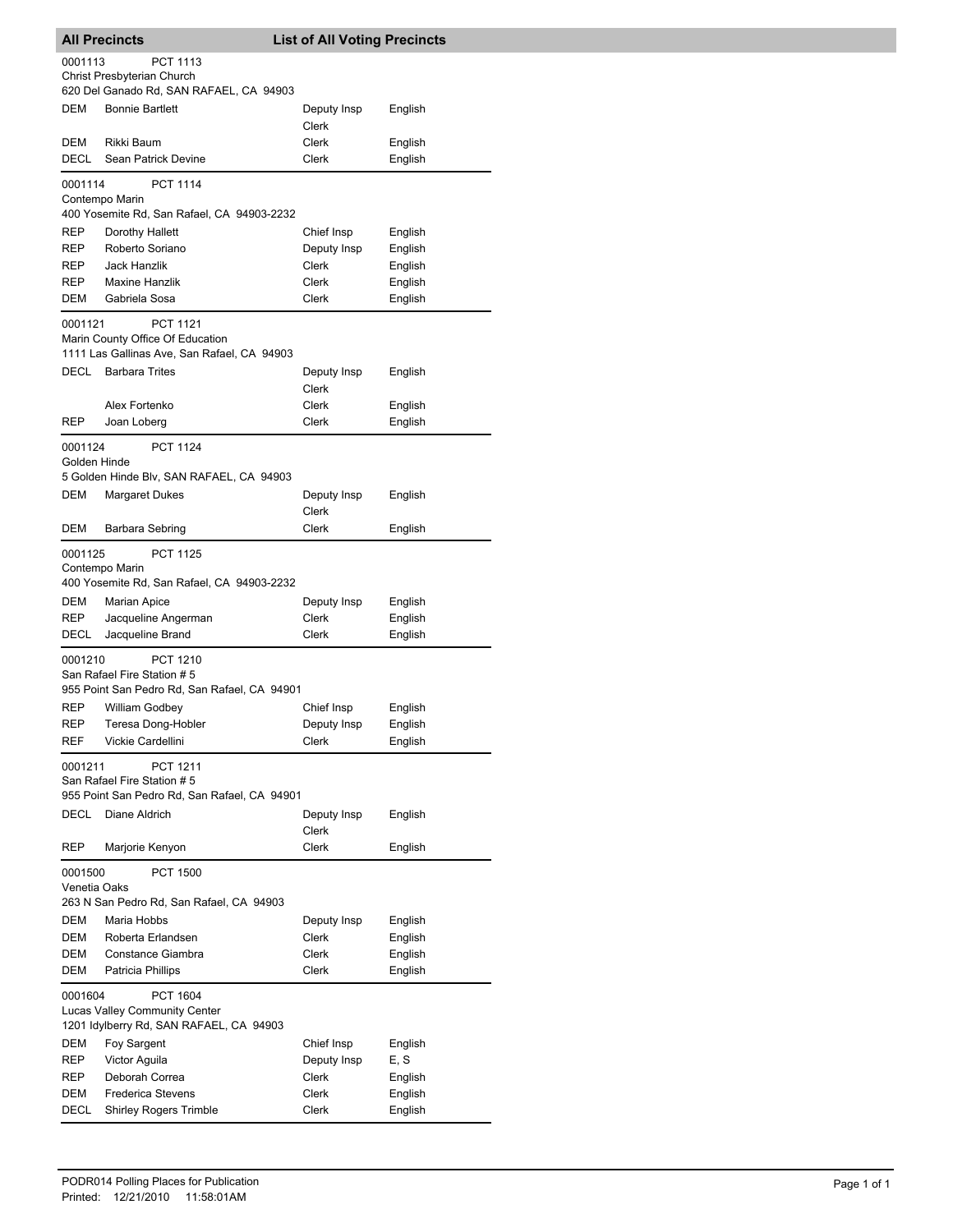| <b>All Precincts</b>                   |                                                                                                    | <b>List of All Voting Precincts</b> |                    |
|----------------------------------------|----------------------------------------------------------------------------------------------------|-------------------------------------|--------------------|
| 0001605                                | PCT 1605                                                                                           |                                     |                    |
|                                        | <b>Lucas Valley Community Center</b>                                                               |                                     |                    |
|                                        | 1201 Idylberry Rd, SAN RAFAEL, CA 94903                                                            |                                     |                    |
| DECL                                   | <b>Bernice Summerfield</b>                                                                         | Deputy Insp                         | English            |
| DEM                                    | Marie Douglas                                                                                      | Clerk                               | English            |
| REP                                    | Ray Hirsch                                                                                         | Clerk                               | English            |
| 0002001<br>Cape Marin                  | $C-2001$                                                                                           |                                     |                    |
|                                        | Laderman Lane, Greenbrae, CA 94904-2482                                                            |                                     |                    |
| DEM                                    | Jane Frorath                                                                                       | Chief Insp                          | English            |
| AIP                                    | Scott Jones                                                                                        | Deputy Insp                         | English            |
| REP                                    | Michael Duffy                                                                                      | Clerk                               | English            |
| DEM                                    | Donald Thoman                                                                                      | Clerk                               | English            |
| 0002003                                | $C-2003$<br>Redwoods Presbyterian Church<br>110 Magnolia Ave, LARKSPUR, CA 94939                   |                                     |                    |
| <b>DEM</b>                             | <b>Frank Gold</b>                                                                                  | Chief Insp                          | English            |
| REP.                                   | Nicole Lentz                                                                                       | Deputy Insp                         | English            |
| REP                                    | Sandra Maxwell                                                                                     | Clerk                               | English            |
| DEM                                    | Marta Sanchez                                                                                      | Clerk                               | English            |
| 0002005<br>Masonic Lodge               | C-2005<br>1122 Magnolia Ave, LARKSPUR, CA 94939                                                    |                                     |                    |
| DEM                                    | <b>Anne Miller</b>                                                                                 | Deputy Insp                         | English            |
| <b>DEM</b>                             | <b>Esther Rubin</b>                                                                                | Clerk                               | English            |
| DEM                                    | Max Segar                                                                                          | Clerk                               | English            |
| DEM                                    | Setsuko Segar                                                                                      | Clerk                               | English            |
| 0002006<br>Masonic Lodge<br>REP<br>REP | $C-2006$<br>1122 Magnolia Ave, LARKSPUR, CA 94939<br>Nelsona Smith<br>Fay Potter                   | Deputy Insp<br>Clerk                | English<br>English |
| 0002007                                | C-2007                                                                                             |                                     |                    |
|                                        | Methodist Church Of San Rafael                                                                     |                                     |                    |
|                                        | 199 Greenfield Avenue, San Rafael, CA 94901                                                        |                                     |                    |
| DEM                                    | <b>Walter Hanahan</b>                                                                              | Chief Insp                          | English            |
| <b>DECL</b>                            | Mary Lee Bronzo                                                                                    | Deputy Insp                         | English            |
| DEM                                    | Enid Albedi                                                                                        | Clerk                               | English            |
| REP                                    | Donna Crist                                                                                        | Clerk                               | English            |
| DEM                                    | Cindylu Janisen                                                                                    | Clerk                               | English            |
| 0002008                                | $C-2008$<br><b>Wade Thomas School</b><br>Ross At Kensington, San Anselmo, CA 94960-2941            |                                     |                    |
| DEM                                    | Ronald Restanio                                                                                    | Chief Insp                          | English            |
| <b>GRN</b>                             | lan Roth                                                                                           | Deputy Insp                         | English            |
| DEM                                    | Suellen Lamorte                                                                                    | Clerk                               | English            |
| 0002010                                | C-2010<br><b>Prudential California Realty</b><br>1604 Sir Francis Drake Blv, SAN ANSELMO, CA 94960 |                                     |                    |
| DEM                                    | <b>Stanley Pechalonis</b>                                                                          | Chief Insp                          | English            |
| DEM                                    | Edie Brennan                                                                                       | Deputy Insp                         | English            |
| 0002011                                | $C-2011$<br>Ross Valley Fire Station #20<br>Arroyo & Butterfield Rd, San Anselmo, CA 94960-1262    |                                     |                    |
| DEM                                    | Mary Chetelat                                                                                      | Chief Insp                          | English            |
| DEM                                    | Ross Elkins                                                                                        | Deputy Insp                         | English            |
| DEM                                    | Margaret Framm                                                                                     | Clerk                               | English            |
| <b>DEM</b>                             | Ellen Greenwood                                                                                    | Clerk                               | English            |
| DEM                                    | Carol Nichelini                                                                                    | Clerk                               | English            |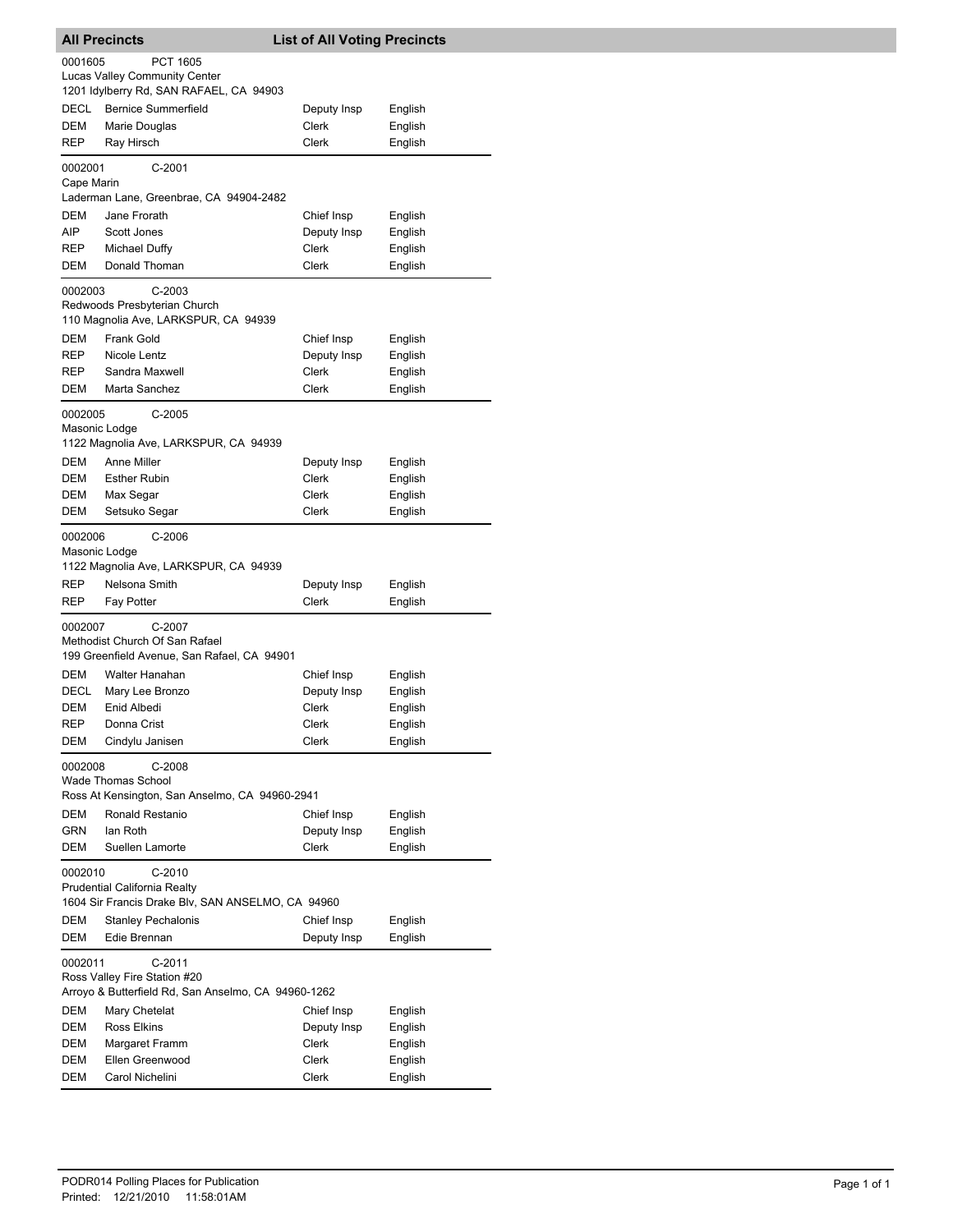| <b>All Precincts</b> |                                                                            | <b>List of All Voting Precincts</b> |                    |
|----------------------|----------------------------------------------------------------------------|-------------------------------------|--------------------|
| 0002012              | $C-2012$                                                                   |                                     |                    |
|                      | Ross Valley Fire Station #20                                               |                                     |                    |
|                      | Arroyo & Butterfield Rd, San Anselmo, CA 94960-1262                        |                                     |                    |
| DEM                  | Julian Barnett                                                             | Clerk                               | English            |
| DEM                  | Ralph Greenwood                                                            | Clerk                               | English            |
| REP                  | Norma Julianus-Howard                                                      | <b>Clerk</b>                        | English            |
| 0002014              | $C-2014$                                                                   |                                     |                    |
| Ross School          |                                                                            |                                     |                    |
|                      | 9 Lagunitas Rd, Ross, CA 94957                                             |                                     |                    |
| REP                  | Sally Reed                                                                 | Chief Insp                          | English            |
| REP                  | Sue Talmage                                                                | Deputy Insp                         | English            |
| REP                  | John Barr<br>Peter Horn                                                    | <b>Clerk</b><br>Clerk               | English            |
| DEM                  |                                                                            |                                     | English            |
| 0002015              | $C-2015$                                                                   |                                     |                    |
|                      | Anthony Bacich School                                                      |                                     |                    |
|                      | 699 Sir Francis Drake Blvd., KENTFIELD, CA 94904<br>James Moore            |                                     |                    |
| DECL<br>DEM          | Marie Bartee                                                               | Deputy Insp<br>Clerk                | English<br>English |
| <b>REP</b>           | Virginia Moore                                                             | Clerk                               | English            |
|                      |                                                                            |                                     |                    |
| 0002017              | C-2017                                                                     |                                     |                    |
|                      | Kentfield Fire Station<br>1004 Sir Francis Drake Blvd, KENTFIELD, CA 94904 |                                     |                    |
| <b>DEM</b>           | Lorraine Ferrua                                                            | Chief Insp                          | English            |
| DEM                  | Diana Dreyer                                                               | Clerk                               | English            |
| REP                  | Sharon Gay                                                                 | <b>Clerk</b>                        | English            |
|                      |                                                                            |                                     |                    |
| 0002018              | $C-2018$                                                                   |                                     |                    |
| Masonic Lodge        | 1122 Magnolia Ave, LARKSPUR, CA 94939                                      |                                     |                    |
| DEM                  | Peter Mellini                                                              | Deputy Insp                         | English            |
| DEM                  | Renee Ruttiman                                                             | Clerk                               | English            |
| REP                  | Alice Thomas                                                               | Clerk                               | English            |
|                      |                                                                            |                                     |                    |
| 0002025              | $C-2025$<br><b>Carpenters Union Hall</b>                                   |                                     |                    |
|                      | 647 Lindaro St, San Rafael, CA 94901-3960                                  |                                     |                    |
| DEM                  | Alysanne Taylor                                                            | Chief Insp                          | English            |
| DECL                 | Donald Campbell                                                            | Deputy Insp                         | English            |
| <b>DEM</b>           | <b>Frederick Goff</b>                                                      | <b>Clerk</b>                        | English            |
|                      |                                                                            |                                     |                    |
| 0002026              | $C-2026$<br>Carpenters Union Hall                                          |                                     |                    |
|                      | 647 Lindaro St, San Rafael, CA 94901-3960                                  |                                     |                    |
| DEM                  | Mary Winkler                                                               | Deputy Insp                         | English            |
| DEM                  | Lucinda Daniel                                                             | Clerk                               | English            |
| DEM                  | <b>Ron Gross</b>                                                           | Clerk                               | English            |
| 0002101              | PCT 2101                                                                   |                                     |                    |
| The Tamalpais        |                                                                            |                                     |                    |
|                      | 501 Via Casitas, Greenbrae, CA 94904                                       |                                     |                    |
| REP                  | Norman Schoenstein                                                         | Chief Insp                          | English            |
| REP                  | Mary-Elizabeth Merwin D                                                    | Deputy Insp                         | English            |
| DEM                  | Anne Banaji                                                                | Clerk                               | English            |
| <b>GRN</b>           | <b>Bonnie Barrows</b>                                                      | Clerk                               | English            |
| DEM                  | Joy Peterson                                                               | Clerk                               | English            |
| 0002102              | PCT 2102                                                                   |                                     |                    |
|                      | St Sebastian's Church                                                      |                                     |                    |
|                      | 373 Bon Air Rd, KENTFIELD, CA 94904                                        |                                     |                    |
| DECL                 | Joyce B Wells                                                              | Chief Insp                          | English            |
| DEM                  | Gareth Penn                                                                | Deputy Insp                         | English            |
| DEM                  | Therese Berreyesa                                                          | Clerk                               | English            |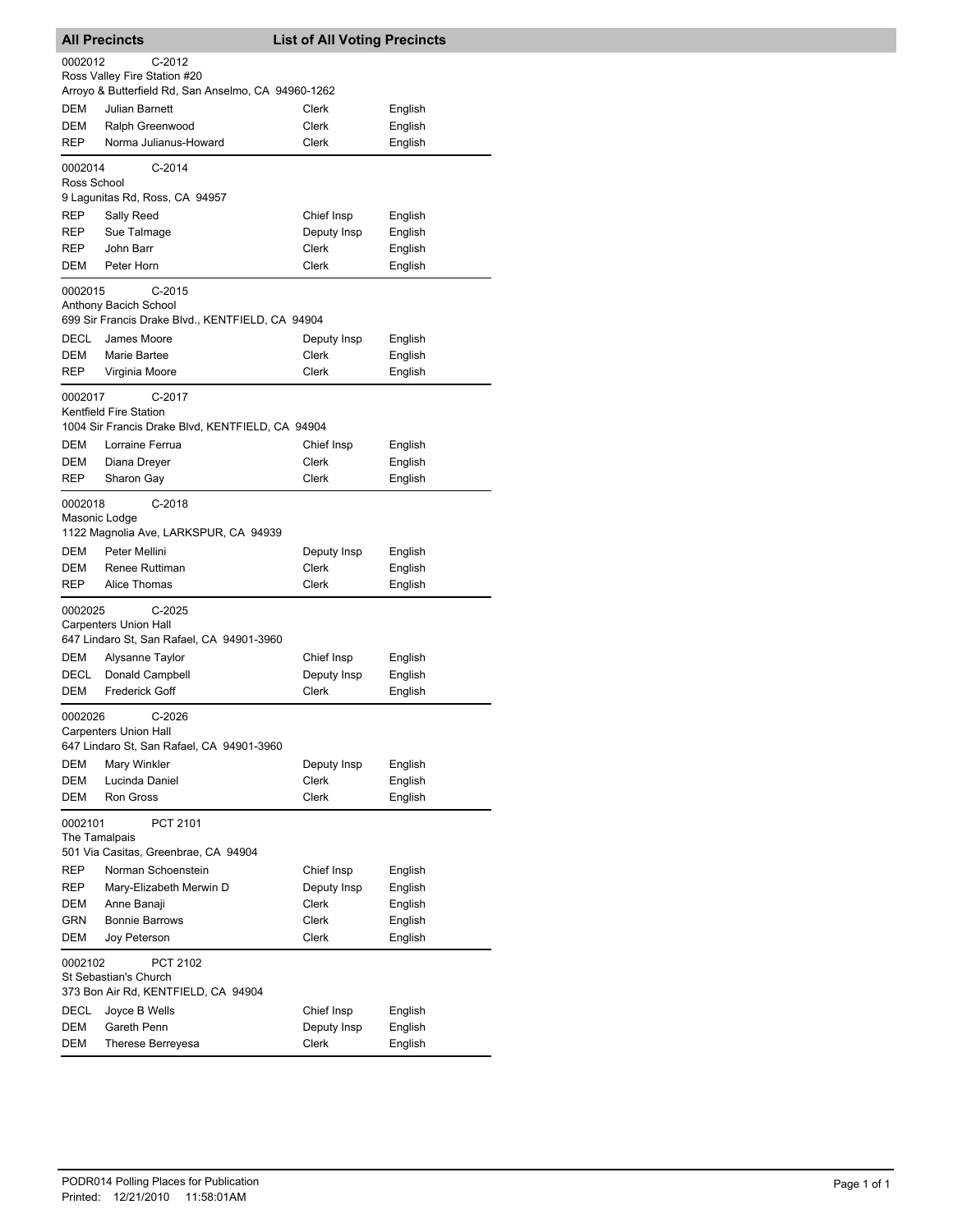|                                      | <b>All Precincts</b>                                                                                                                                                 | <b>List of All Voting Precincts</b> |                               |
|--------------------------------------|----------------------------------------------------------------------------------------------------------------------------------------------------------------------|-------------------------------------|-------------------------------|
| 0002103<br>Cape Marin                | PCT 2103                                                                                                                                                             |                                     |                               |
|                                      | Laderman Lane, Greenbrae, CA 94904-2482                                                                                                                              |                                     |                               |
| <b>DEM</b>                           |                                                                                                                                                                      | Deputy Insp                         |                               |
| DEM                                  | Daniel Beittel<br><b>Theodora Graff</b>                                                                                                                              | Clerk<br>Clerk                      | English<br>English            |
| DEM                                  | Helle Thoman                                                                                                                                                         | Clerk                               | English                       |
| 0002107                              | <b>PCT 2107</b><br><b>Larkspur Recreation Department</b>                                                                                                             |                                     |                               |
|                                      | 240 Doherty Drive, Larkspur, CA 94939                                                                                                                                |                                     |                               |
| DEM                                  | Edward Wynne Jr                                                                                                                                                      | Chief Insp                          | English                       |
| REP<br>REP                           | Katrina Faith Spang<br>Jay Wark                                                                                                                                      | Clerk<br>Clerk                      | English                       |
|                                      |                                                                                                                                                                      |                                     | English                       |
| 0002108                              | PCT 2108<br>St Patrick's Church<br>Magnolia & King Streets, Larkspur, CA 94939-1943                                                                                  |                                     |                               |
| <b>REP</b>                           | Janis Kuhn                                                                                                                                                           | Chief Insp                          | English                       |
| DEM                                  | Luella Kralka                                                                                                                                                        | Deputy Insp                         | English                       |
| DEM                                  | Mildred Heierle                                                                                                                                                      | Clerk                               | English                       |
| 0002109<br>DECL                      | PCT 2109<br>St Patrick's Church<br>Magnolia & King Streets, Larkspur, CA 94939-1943<br>Hayden Hicks                                                                  | Deputy Insp                         | English                       |
| REP                                  | Irma Greenfield                                                                                                                                                      | Clerk                               | English                       |
| DEM                                  | Jean Jones                                                                                                                                                           | Clerk                               | English                       |
| 0002201<br>DEM<br>DEM                | <b>PCT 2201</b><br>Wade Thomas School<br>Ross At Kensington, San Anselmo, CA 94960-2941<br>Michael Maeder<br><b>Marianne Matthews</b>                                | Deputy Insp<br>Clerk                | English<br>English            |
| 0002205                              | PCT 2205<br>American Legion Hall<br>120 Veterans Place, San Anselmo, CA 94960                                                                                        |                                     |                               |
| DEM<br>DECL                          | John Boudett<br>Theresa Allen                                                                                                                                        | Deputy Insp<br><b>Clerk</b>         | English<br>English            |
| REP                                  | Jeanette Marquez                                                                                                                                                     | Clerk                               | English                       |
| 0002206<br>DEM<br>DEM                | <b>PCT 2206</b><br>American Legion Hall<br>120 Veterans Place, San Anselmo, CA 94960<br>Christopher Lynch<br>Vivian Berliner                                         | Deputy Insp<br>Clerk                | English<br>English            |
| REP                                  | Hilda Mills                                                                                                                                                          | Clerk                               | English                       |
| DEM                                  | Marcella Murray                                                                                                                                                      | Clerk                               | English                       |
| 0002207<br>REP<br>DEM<br><b>DECL</b> | <b>PCT 2207</b><br>Ross Valley Fire Station #19<br>777 San Anselmo Ave, SAN ANSELMO, CA 94960<br><b>Everett Farey</b><br>William Coleman<br><b>Charlotte Poulsen</b> | Chief Insp<br>Clerk<br>Clerk        | English<br>English<br>English |
|                                      |                                                                                                                                                                      |                                     |                               |
| 0002301                              | PCT 2301<br>Fairfax Women's Club<br>46 Park Rd, FAIRFAX, CA 94930                                                                                                    |                                     |                               |
| GRN                                  | Mark Williamson                                                                                                                                                      | Chief Insp                          | English                       |
| DECL<br>REP                          | James Gibbs<br>Dell Blodgett                                                                                                                                         | Deputy Insp<br>Clerk                | English<br>English            |
| 0002302                              | PCT 2302<br>Fairfax Women's Club<br>46 Park Rd, FAIRFAX, CA 94930                                                                                                    |                                     |                               |
| DEM                                  | Barbara Lange                                                                                                                                                        | Deputy Insp                         | English                       |
| DEM                                  | <b>Silver Clark</b>                                                                                                                                                  | Clerk                               | English                       |
| DECL                                 | Peter Verdone                                                                                                                                                        | Clerk                               | English                       |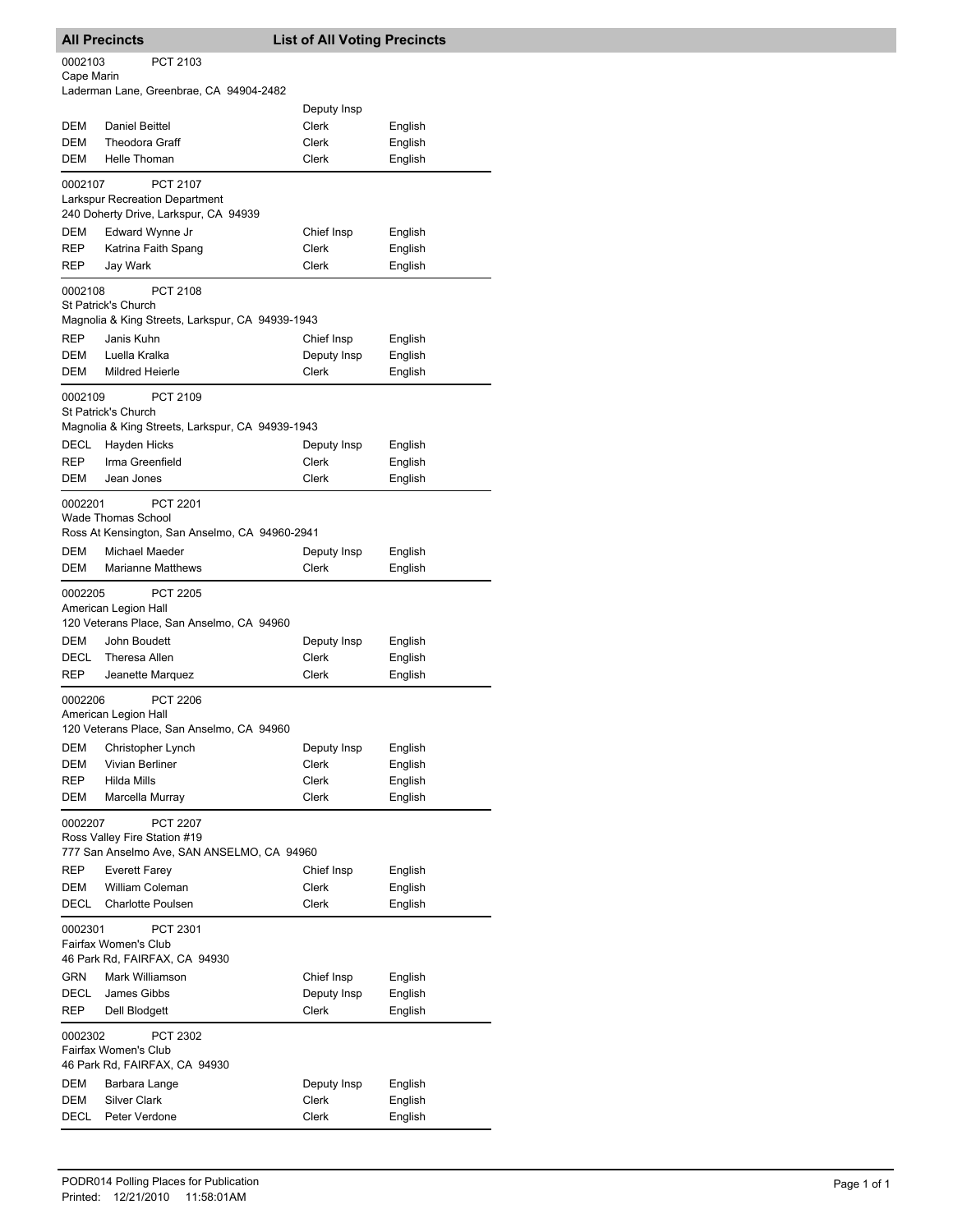|                                 | <b>All Precincts</b>                                                                                    | <b>List of All Voting Precincts</b> |                    |
|---------------------------------|---------------------------------------------------------------------------------------------------------|-------------------------------------|--------------------|
| 0002303                         | PCT 2303<br><b>Fairfax Fire Station</b>                                                                 |                                     |                    |
|                                 | Corner Bolinas & Park, FAIRFAX, CA 94930                                                                |                                     |                    |
| REP                             | Frederick Codoni                                                                                        | Chief Insp                          | English            |
| DEM                             | Denyce Vogler-Codoni                                                                                    | Deputy Insp                         | English            |
|                                 | <b>Anthony Starelli</b>                                                                                 | Clerk                               | English            |
| DEM                             | Caine Starelli                                                                                          | Clerk                               | English            |
| 0002304                         | PCT 2304<br>Fairfax Regional Library<br>2097 Sir Francis Drake Blvd, Fairfax, CA 94930-1115             |                                     |                    |
|                                 |                                                                                                         |                                     |                    |
| DEM                             | Joyce Cole                                                                                              | Chief Insp                          | English            |
| DEM                             | Michael Kenyon                                                                                          | Deputy Insp                         | English            |
| DECL                            | Wayne Anderman                                                                                          | Clerk                               | English            |
| GRN                             | Rue Burlingham                                                                                          | Clerk                               | E, S               |
| DEM                             | Rose Marie La Porta                                                                                     | Clerk                               | English            |
| 0002305<br><b>Bennett House</b> | <b>PCT 2305</b><br>53 Taylor Drive (Claus & Taylor), FAIRFAX, CA 94930                                  |                                     |                    |
| DEM                             | William Dagg                                                                                            | Chief Insp                          | English            |
| DEM                             | Patty Stockard                                                                                          | Deputy Insp                         | English            |
| <b>DEM</b>                      | Adell Freeman                                                                                           | Clerk                               | English            |
| DEM                             | Jennie Lutz                                                                                             | Clerk                               | English            |
|                                 |                                                                                                         |                                     |                    |
| 0002306<br>Manor School         | PCT 2306<br>150 Oak Manor Dr, FAIRFAX, CA 94930                                                         |                                     |                    |
| <b>GRN</b>                      | Sheila Mc Neil                                                                                          | Chief Insp                          | English            |
| DEM                             | Dale Mc Carty                                                                                           | Clerk                               | English            |
| DEM                             | Mary Norem                                                                                              | Clerk                               | English            |
| 0002402<br>Ross School          | PCT 2402                                                                                                |                                     |                    |
|                                 | 9 Lagunitas Rd, Ross, CA 94957                                                                          |                                     |                    |
| DEM<br>DEM                      | <b>B</b> J Martin<br>Dora Williams                                                                      | Clerk<br>Clerk                      | English<br>English |
| 0002504<br>Masonic Lodge        | <b>PCT 2504</b><br>1122 Magnolia Ave, LARKSPUR, CA 94939                                                |                                     |                    |
| DEM                             | Edith Simonson                                                                                          | Deputy Insp                         | English            |
| DEM                             | Linda Press                                                                                             | Clerk                               | English            |
| <b>REP</b>                      | Nancy Thomson                                                                                           | Clerk                               | E, S               |
| 0002600                         | <b>PCT 2600</b><br>Sleepy Hollow Homes Association                                                      |                                     |                    |
|                                 | 1317 Butterfield Rd, San Anselmo, CA 94960-1055                                                         |                                     |                    |
| DEM                             |                                                                                                         |                                     |                    |
| <b>REP</b>                      | Margaret Mary Wilson<br>Angela Gaona                                                                    | Chief Insp<br>Clerk                 | English<br>English |
| 0002601                         | PCT 2601                                                                                                |                                     |                    |
| REP                             | Sleepy Hollow Presbyterian Church<br>100 Tarry Rd, San Anselmo, CA 94960-1066<br><b>Constance Berto</b> | Chief Insp                          | E, S               |
| REP                             | <b>Colleen Harpst</b>                                                                                   | Clerk                               | English            |
|                                 |                                                                                                         |                                     |                    |
| 0002602                         | PCT 2602<br>Sleepy Hollow Homes Association<br>1317 Butterfield Rd, San Anselmo, CA 94960-1055          |                                     |                    |
| REP                             | Sally Zunino                                                                                            | Deputy Insp                         | English            |
| DEM                             | Mary De Carlo                                                                                           | Clerk                               | English            |
| DEM                             | Maureen Hayes                                                                                           | Clerk                               | English            |
| DEM                             | Nance Rosencranz                                                                                        | Clerk                               | English            |
| 0002701<br>Manor School         | <b>PCT 2701</b><br>150 Oak Manor Dr, FAIRFAX, CA 94930                                                  |                                     |                    |
|                                 |                                                                                                         |                                     |                    |
| REP<br>DECL                     | Marcia Dunn<br><b>Brice Hoffman</b>                                                                     | Deputy Insp<br>Clerk                | English            |
|                                 |                                                                                                         |                                     | English            |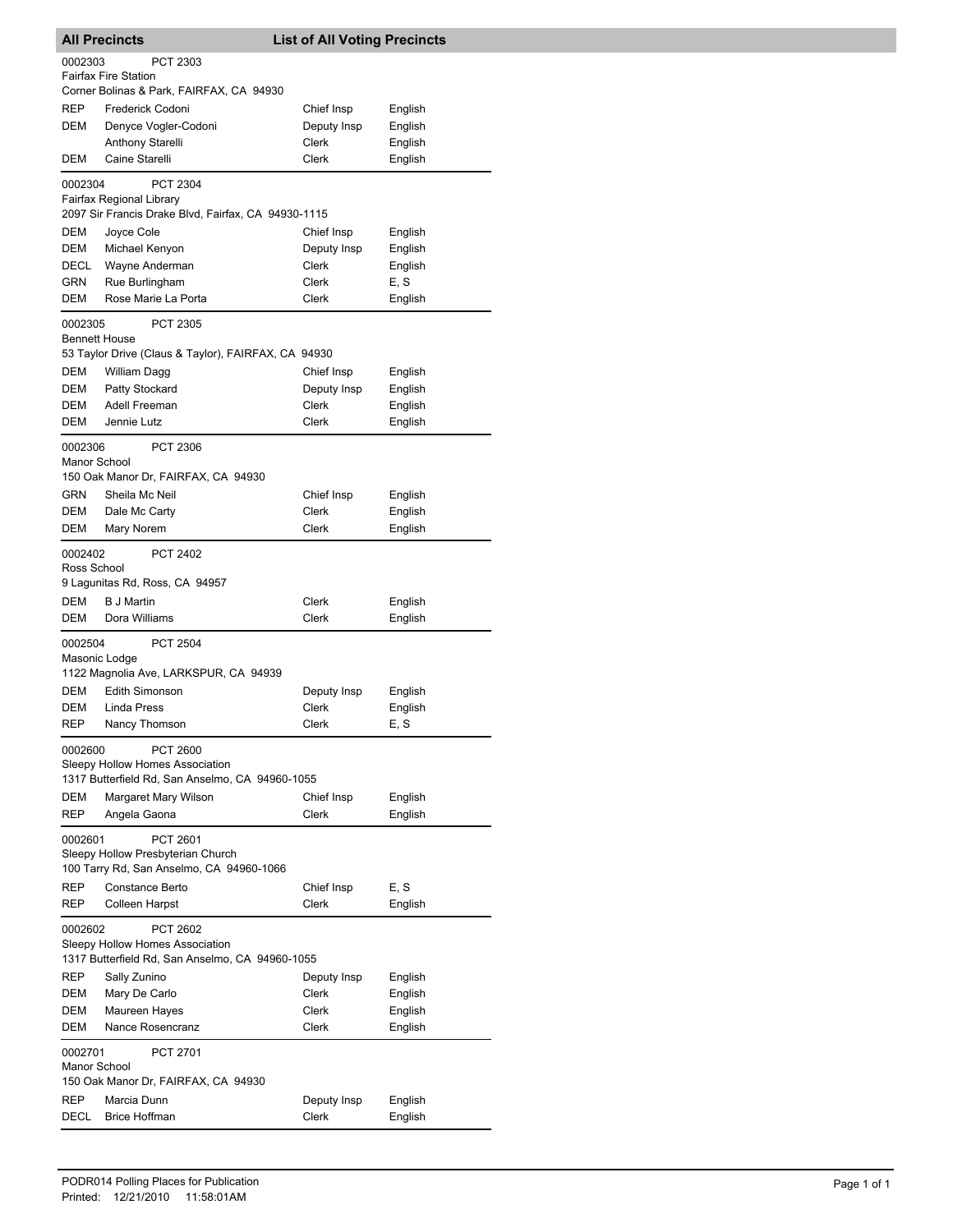|             | <b>All Precincts</b>                                                                | <b>List of All Voting Precincts</b> |                    |
|-------------|-------------------------------------------------------------------------------------|-------------------------------------|--------------------|
| 0002800     | PCT 2800                                                                            |                                     |                    |
|             | St Sebastian's Church<br>373 Bon Air Rd, KENTFIELD, CA 94904                        |                                     |                    |
| DEM         | Michelle Mayfield-Baske                                                             | Deputy Insp                         | English            |
| DEM         | <b>Patricia Estes</b>                                                               | Clerk                               | English            |
| DEM         | Diane Stemach                                                                       | Clerk                               | English            |
| 0002801     | PCT 2801                                                                            |                                     |                    |
|             | St Sebastian's Church                                                               |                                     |                    |
|             | 373 Bon Air Rd, KENTFIELD, CA 94904                                                 |                                     |                    |
| DEM         | Sheila Hershon                                                                      | Deputy Insp                         | English            |
| REP         | <b>Ruth Baney</b>                                                                   | Clerk<br>Clerk                      | English            |
| DEM         | Joseph Cohen                                                                        | Clerk                               | English            |
|             |                                                                                     |                                     |                    |
| 0002902     | <b>PCT 2902</b><br>San Rafael Community Center                                      |                                     |                    |
|             | 618 B St, SAN RAFAEL, CA 94901                                                      |                                     |                    |
| DECL        | Jeffrey Moss                                                                        | Chief Insp                          | E, S               |
|             |                                                                                     | Clerk                               |                    |
| DEM         | Sonia Marie Fletcher                                                                | Clerk                               | English            |
| 0002907     | <b>PCT 2907</b>                                                                     |                                     |                    |
|             | First Presbyterian Church<br>1510 5th Ave, San Rafael, CA 94901                     |                                     |                    |
| <b>REP</b>  | Barbara Chism                                                                       | Deputy Insp                         | English            |
| DEM         | Carol Jolliffe                                                                      | Clerk                               | English            |
| GRN         | Gloria Potter                                                                       | Clerk                               | English            |
| 0002908     | <b>PCT 2908</b>                                                                     |                                     |                    |
|             | San Rafael Community Center                                                         |                                     |                    |
|             | 618 B St, SAN RAFAEL, CA 94901                                                      |                                     |                    |
| REP         | Roberto Iniguez                                                                     | Deputy Insp                         | E, S               |
| DEM         | Roberta Kemp                                                                        | Clerk                               | English            |
| DEM         | Fillegenie Levasseur                                                                | Clerk                               | English            |
| LIB         | Gladys Pereira                                                                      | Clerk                               | English            |
| 0003001     | $C-3001$<br>Sausalito Women's Club                                                  |                                     |                    |
|             | 120 Central Ave, Sausalito, CA 94965                                                |                                     |                    |
| DEM         | Annelouise Elkington                                                                | Chief Insp                          | English            |
| DEM         | Louise Dzimian                                                                      | Deputy Insp                         | English            |
| 0003002     | $C-3002$                                                                            |                                     |                    |
|             | Star Of Sea Catholic Church<br>180 Harrison Ave, SAUSALITO, CA 94965                |                                     |                    |
| REP         | Eileen Perkins                                                                      | Deputy Insp                         | English            |
| DEM         | Nora Murphy                                                                         | Clerk                               | English            |
| DEM         | Lillian Zahrt                                                                       | Clerk                               | English            |
| 0003003     | $C-3003$                                                                            |                                     |                    |
|             | Sewerage Agency Of So Marin                                                         |                                     |                    |
|             | 450 Sycamore Ave, Mill Valley, CA 94941-2232                                        |                                     |                    |
| <b>REP</b>  | <b>Russell Wallace</b>                                                              | Chief Insp                          | English            |
| DECL<br>REP | <b>Tamera Briones</b><br>Paul Meade                                                 | Deputy Insp<br><b>Clerk</b>         | English<br>English |
|             |                                                                                     |                                     |                    |
| 0003004     | $C-3004$<br>Episcopal Church Of Our Savior<br>10 Old Mill St, MILL VALLEY, CA 94941 |                                     |                    |
| DEM         | <b>Frances Wolff</b>                                                                | Deputy Insp                         | English            |
| REP         | Byron Fox                                                                           | Clerk                               | English            |
| DEM         | Marianne Pelet                                                                      | Clerk                               | English            |
| 0003005     | C-3005                                                                              |                                     |                    |
|             | Our Lady Of Mt Carmel Church                                                        |                                     |                    |
|             | 3 Oakdale Ave, MILL VALLEY, CA 94941                                                |                                     |                    |
| DEM         | Zoe Borkowski                                                                       | Chief Insp                          | English            |
|             |                                                                                     | Deputy Insp                         |                    |
| DEM         | Sarah F Greenberg                                                                   | Clerk                               | English            |
| DEM         | Nancy M Padou                                                                       | Clerk                               | English            |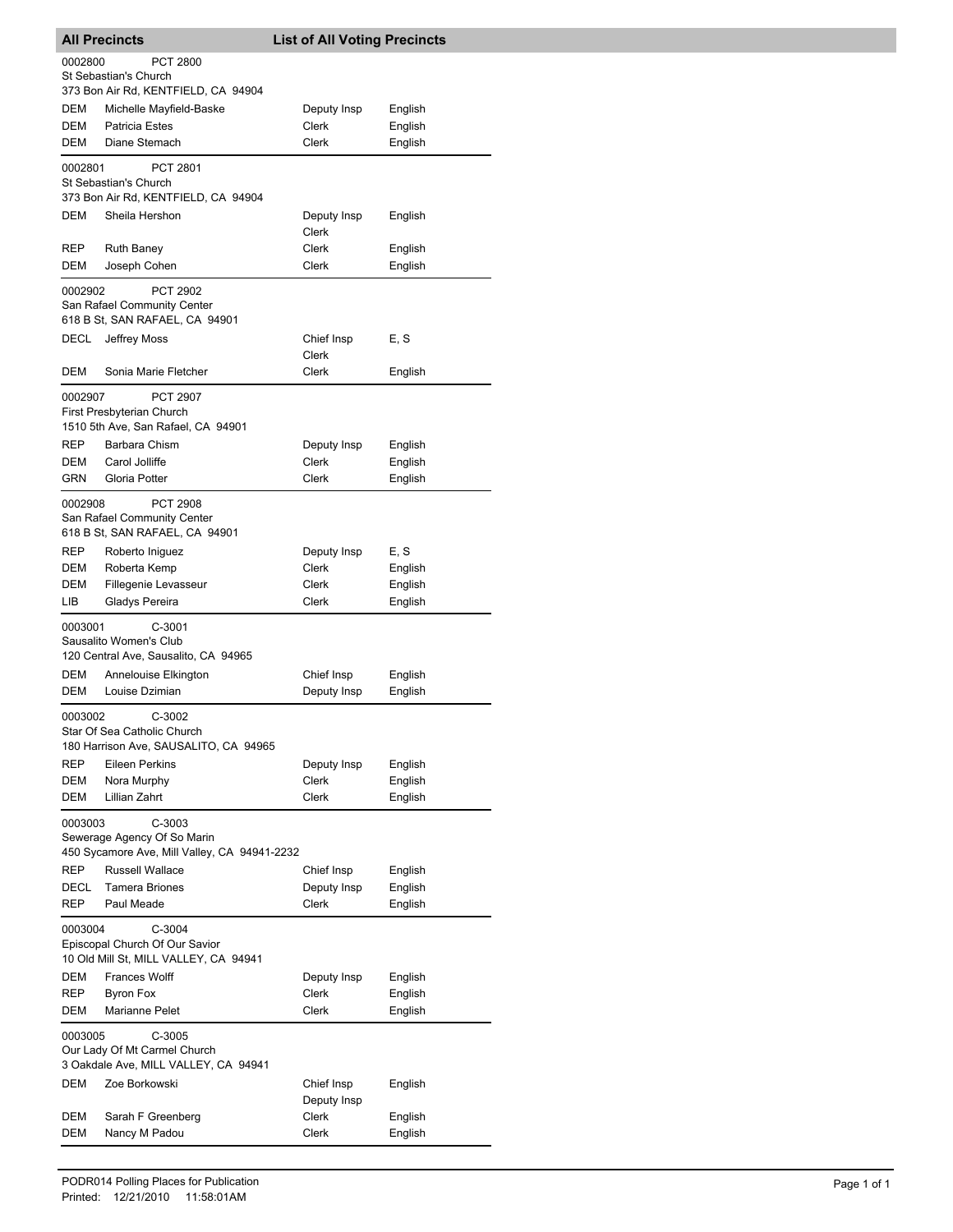|                     | <b>All Precincts</b>                               | <b>List of All Voting Precincts</b> |                    |  |
|---------------------|----------------------------------------------------|-------------------------------------|--------------------|--|
| 0003006             | C-3006                                             |                                     |                    |  |
| Park School         |                                                    |                                     |                    |  |
|                     | 360 E. Blithedale Ave, Mill Valley, CA 94941-2140  |                                     |                    |  |
| REP                 | Barbara Morgan                                     | Chief Insp                          | English            |  |
| DEM<br>DEM          | Maureen O Connor<br>Nancy Linscott                 | Deputy Insp<br>Clerk                | English            |  |
| REP                 | Kenneth Parker                                     | Clerk                               | English<br>English |  |
| DEM                 | Pat B Stroud                                       | Clerk                               | E, S               |  |
|                     |                                                    |                                     |                    |  |
| 0003007             | C-3007                                             |                                     |                    |  |
| Park School         | 360 E. Blithedale Ave, Mill Valley, CA 94941-2140  |                                     |                    |  |
| DEM                 | Sandra Lamke                                       | Deputy Insp                         | English            |  |
| DEM                 | Lynn Breger                                        | Clerk                               | English            |  |
| DEM                 | <b>Martin Russell</b>                              | Clerk                               | English            |  |
|                     |                                                    |                                     |                    |  |
| 0003008             | C-3008<br>Mill Valley Community Ctr                |                                     |                    |  |
|                     | 180 Camino Alto, Mill Valley, CA 94941-4603        |                                     |                    |  |
| DEM                 | Scott Dulaney Palmer                               | Chief Insp                          | English            |  |
| REP                 | Sherry Johanson                                    | Deputy Insp                         | English            |  |
| DEM                 | Judith Binsacca                                    | Clerk                               | English            |  |
| AIP                 | Josephine Infante                                  | Clerk                               | English            |  |
| <b>REP</b>          | Ursula Kerr                                        | Clerk                               | English            |  |
| 0003009             | $C-3009$                                           |                                     |                    |  |
|                     | <b>Tam Valley Community Ctr</b>                    |                                     |                    |  |
|                     | 203 Marin Ave, Mill Valley, CA 94941-4068          |                                     |                    |  |
| <b>REP</b>          | Nuri Sutter                                        | Deputy Insp                         | English            |  |
| DEM                 | Margaret Eastman                                   | Clerk                               | English            |  |
| GRN                 | Henry Waschow                                      | Clerk                               | English            |  |
| 0003010             | C-3010                                             |                                     |                    |  |
|                     | Almonte Improvement Club                           |                                     |                    |  |
|                     | Almonte & Wisteria Way, Mill Valley, CA 94941-4138 |                                     |                    |  |
| <b>REP</b>          | Ernest Au Jr                                       | Deputy Insp                         | English            |  |
| DEM                 | Amber Clinton                                      | Clerk                               | English            |  |
| DEM                 | Eleanor Dehl                                       | Clerk                               | English            |  |
| $C-3011$<br>0003011 |                                                    |                                     |                    |  |
|                     | Almonte Improvement Club                           |                                     |                    |  |
|                     | Almonte & Wisteria Way, Mill Valley, CA 94941-4138 |                                     |                    |  |
|                     |                                                    | Deputy Insp                         |                    |  |
| <b>REP</b>          | Torin Emard                                        | Clerk                               | English            |  |
| REP                 | Sharon Levien                                      | Clerk                               | English            |  |
| DEM                 | <b>Billie Wallace</b>                              | Clerk                               | English            |  |
| 0003012             | $C-3012$                                           |                                     |                    |  |
|                     | <b>Strawberry Shores Office</b>                    |                                     |                    |  |
|                     | 111 Seminary Dr., MILL VALLEY, CA 94941            |                                     |                    |  |
| REP                 | <b>Walter Strakosch</b>                            | Chief Insp                          | English            |  |
| DEM                 | James Davenport                                    | Deputy Insp                         | English            |  |
| DECL                | Beverly Kern                                       | <b>Clerk</b>                        | English            |  |
| REP                 | Mary Strakosch                                     | Clerk                               | English            |  |
| <b>DEM</b>          | Ricka Young                                        | Clerk                               | English            |  |
| 0003014             | $C-3014$                                           |                                     |                    |  |
|                     | So Marin Fire Protection Dist                      |                                     |                    |  |
|                     | 308 Reed Blvd, MILL VALLEY, CA 94941               |                                     |                    |  |
| DEM                 | Wilma Zepp                                         | Chief Insp                          | English            |  |
| DEM                 | <b>Ruth Adrain</b>                                 | Deputy Insp                         | English            |  |
| DEM                 | Afsar Fattahi                                      | Clerk                               | English            |  |
| 0003016             | C-3016                                             |                                     |                    |  |
|                     | Shepherd Of Hills Lutheran Church                  |                                     |                    |  |
|                     | 9 Shepherd Way, TIBURON, CA 94920                  |                                     |                    |  |
| REP                 | Geoffrey Jones                                     | Chief Insp                          | English            |  |
| DEM                 | Eleanor Bloch                                      | Deputy Insp                         | English            |  |
|                     |                                                    | Clerk                               |                    |  |
| DECL                | Janica Anderson                                    | Clerk                               | English            |  |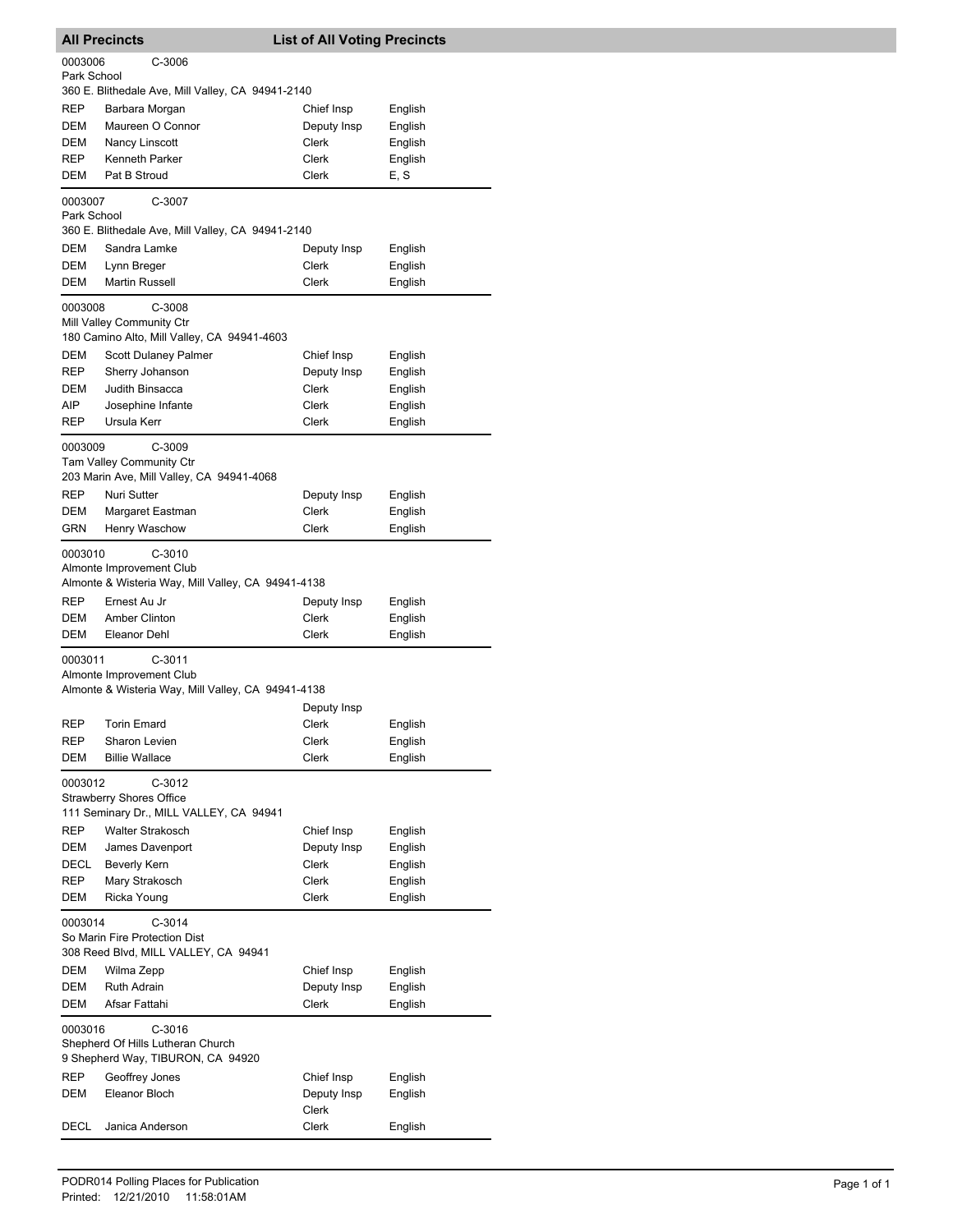|                         | <b>All Precincts</b>                                                                 | <b>List of All Voting Precincts</b> |                    |
|-------------------------|--------------------------------------------------------------------------------------|-------------------------------------|--------------------|
| 0003104                 | PCT 3104                                                                             |                                     |                    |
|                         | Star Of Sea Catholic Church<br>180 Harrison Ave, SAUSALITO, CA 94965                 |                                     |                    |
| DEM                     | <b>Stan Walker</b>                                                                   | Deputy Insp                         | English            |
| REP                     | David Schieser                                                                       | <b>Clerk</b>                        | English            |
| DEM                     | <b>William Volpert</b>                                                               | Clerk                               | English            |
| 0003105                 | <b>PCT 3105</b><br>Sausalito City Hall                                               |                                     |                    |
|                         | 420 Litho Street, SAUSALITO, CA 94965                                                |                                     |                    |
| DEM                     | <b>Steefenie Wicks</b>                                                               | Deputy Insp                         | English            |
| GRN                     | Linda Evanoff                                                                        | Clerk                               | English            |
| DEM<br>REP              | <b>Rita Kiesow</b><br>Mary Powell                                                    | Clerk<br>Clerk                      | English<br>English |
|                         |                                                                                      |                                     |                    |
| 0003106                 | PCT 3106<br>Sausalito City Hall<br>420 Litho Street, SAUSALITO, CA 94965             |                                     |                    |
| DEM                     | Mark Williams                                                                        | Deputy Insp                         | English            |
| REP                     | Patricia Finnegan                                                                    | Clerk                               | English            |
| 0003107                 | <b>PCT 3107</b><br>Sausalito City Hall                                               |                                     |                    |
|                         | 420 Litho Street, SAUSALITO, CA 94965                                                |                                     |                    |
| DEM<br>REP              | Nancy Clark<br>Carlys Phillips                                                       | Clerk<br>Clerk                      | English<br>English |
|                         |                                                                                      |                                     |                    |
| 0003201                 | PCT 3201<br>Mill Valley Community Ctr<br>180 Camino Alto, Mill Valley, CA 94941-4603 |                                     |                    |
| DEM                     | Morgan Smith                                                                         | Deputy Insp                         | English            |
| DEM                     | Dorothy Segal                                                                        | Clerk                               | English            |
| 0003204                 | PCT 3204<br>Mill Valley City Hall<br>26 Corte Madera Ave, MILL VALLEY, CA 94941      |                                     |                    |
| REP                     | Elinor Franchetti                                                                    | Chief Insp                          | English            |
| REP                     | Bruno Franchetti                                                                     | Deputy Insp                         | English            |
|                         | David Crockett                                                                       | Clerk                               | English            |
| DEM<br>GRN              | Michael Finberg<br>Lisbeth Koelker                                                   | Clerk<br>Clerk                      | English            |
|                         |                                                                                      |                                     | English            |
| 0003207                 | PCT 3207<br>Our Lady Of Mt Carmel Church<br>3 Oakdale Ave, MILL VALLEY, CA 94941     |                                     |                    |
| DEM                     | Phillip Vizcarra                                                                     | Deputy Insp                         | English            |
| DEM                     | Mary Pavlisin                                                                        | Clerk                               | English            |
| REP                     | Barbara Stauder                                                                      | Clerk                               | English            |
| 0003209                 | PCT 3209<br>Mill Valley Community Ctr<br>180 Camino Alto, Mill Valley, CA 94941-4603 |                                     |                    |
| DEM                     | Leon Gersten                                                                         | Clerk                               | English            |
| DEM                     | <b>Brooke Hamlin</b>                                                                 | Clerk                               | English            |
| DEM                     | Diana Lebeda                                                                         | Clerk                               | English            |
| 0003216<br>The Redwoods | PCT 3216                                                                             |                                     |                    |
|                         | 40 Camino Alto, MILL VALLEY, CA 94941                                                |                                     |                    |
| DEM                     | Elizabeth Moody                                                                      | Chief Insp                          | English            |
| DEM                     | William O Brien                                                                      | Deputy Insp<br>Clerk                | English            |
| DEM                     | Mary Ann Rozen                                                                       | Clerk                               | English            |
| 0003301                 | PCT 3301<br>Shepherd Of Hills Lutheran Church                                        |                                     |                    |
| DEM                     | 9 Shepherd Way, TIBURON, CA 94920<br>Marcelle Scholl                                 | Deputy Insp                         | English            |
| DEM                     | James Hill                                                                           | <b>Clerk</b>                        | English            |
|                         |                                                                                      |                                     |                    |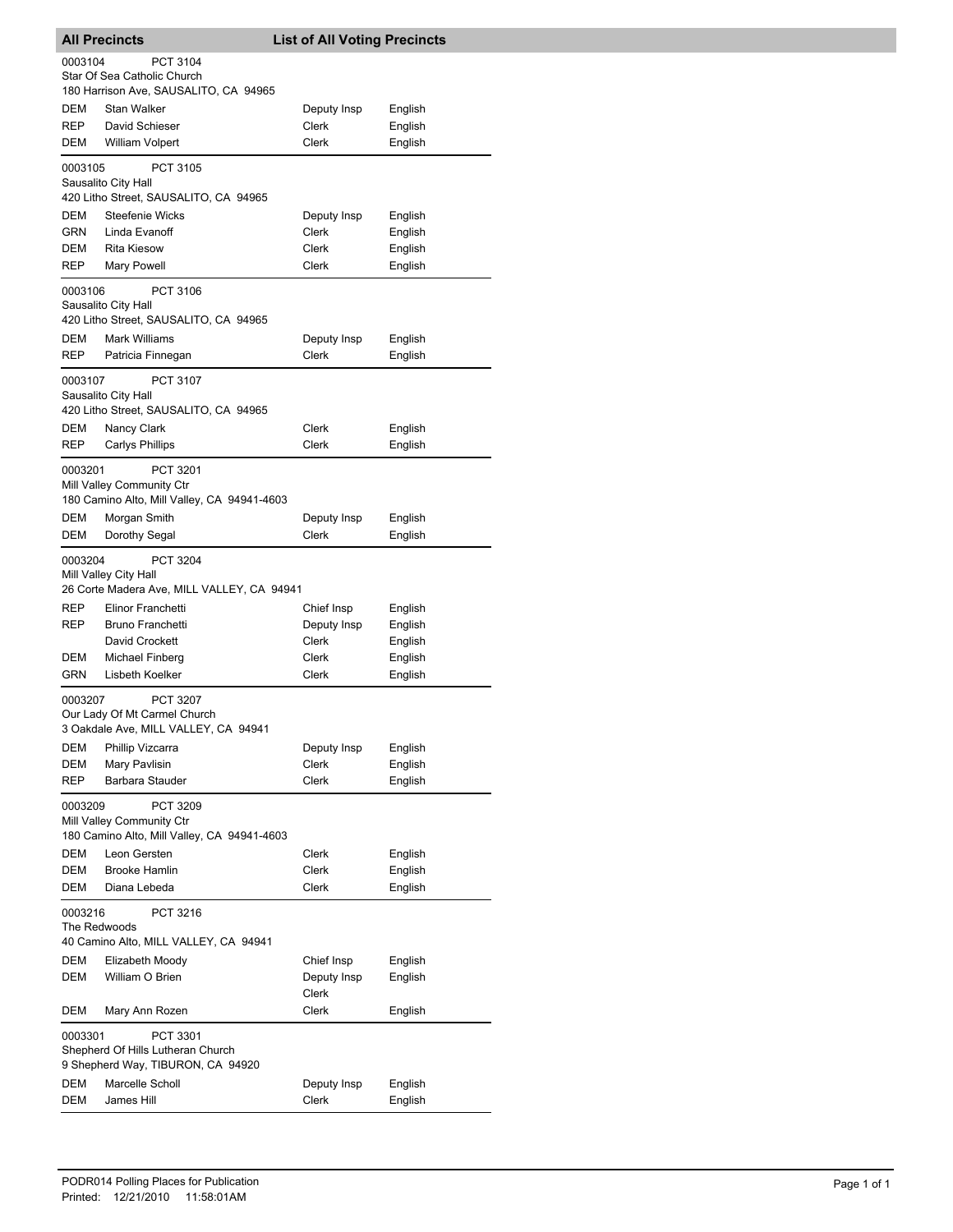|                                   | <b>All Precincts</b>                                                                 | <b>List of All Voting Precincts</b> |                    |
|-----------------------------------|--------------------------------------------------------------------------------------|-------------------------------------|--------------------|
| 0003302<br>Del Mar School         | PCT 3302                                                                             |                                     |                    |
|                                   | 105 Avenida Miraflores, Tiburon, CA 94920                                            |                                     |                    |
| DEM                               | <b>Richard Fahrner</b>                                                               | Chief Insp                          | English            |
| DEM                               | Susan Lincoln                                                                        | Deputy Insp                         | English            |
| REP                               | <b>William Teiser</b>                                                                | Clerk                               | English            |
| DEM                               | Jane Van Blaricom                                                                    | Clerk                               | English            |
| 0003303                           | PCT 3303<br>Tiburon Baptist Church<br>445 Greenwood Beach Rd, TIBURON, CA 94920      |                                     |                    |
| DEM                               | Susan Schmidt                                                                        | Chief Insp                          |                    |
| DEM                               | Annette Blanchard                                                                    | Deputy Insp                         | English<br>English |
|                                   |                                                                                      | Clerk                               |                    |
| DECL                              | Wardell D Johnston Jr                                                                | Clerk                               | English            |
| DEM                               | Irene E Weisser                                                                      | Clerk                               | English            |
| 0003304                           | PCT 3304                                                                             |                                     |                    |
|                                   | <b>Tiburon Town Hall</b><br>1505 Tiburon Blvd, Tiburon, CA 94920                     |                                     |                    |
| DEM                               | Patricia Jenkins                                                                     | Chief Insp                          | English            |
| REP                               | Janet O Neill                                                                        | Deputy Insp                         | English            |
| REP                               | Kathryn Bass                                                                         | Clerk                               | English            |
| DEM                               | Lucrecia Coomber                                                                     | Clerk                               | E, S               |
|                                   |                                                                                      |                                     |                    |
| 0003305                           | PCT 3305<br><b>Tiburon Town Hall</b>                                                 |                                     |                    |
|                                   | 1505 Tiburon Blvd, Tiburon, CA 94920                                                 |                                     |                    |
| DEM                               | <b>Richard Park</b>                                                                  | Deputy Insp                         | English            |
| DECL                              | I Erika Brooks                                                                       | Clerk                               | English            |
| DEM                               | Kay Pellicciarini                                                                    | Clerk                               | English            |
| 0003306                           | PCT 3306                                                                             |                                     |                    |
|                                   | <b>Tiburon Town Hall</b><br>1505 Tiburon Blvd, Tiburon, CA 94920                     |                                     |                    |
| DEM                               | Robert Flynn                                                                         | Deputy Insp                         | English            |
| REP                               | Joyce Nicholas                                                                       | Clerk                               | English            |
| DEM                               | Jon Snyder                                                                           | Clerk                               | English            |
| 0003307<br><b>Bel Aire School</b> | <b>PCT 3307</b><br>277 Karen Way, TIBURON, CA 94920                                  |                                     |                    |
| REP                               | Roy Benvenuti                                                                        | Chief Insp                          | English            |
| REP                               | Sue Benvenuti                                                                        | Deputy Insp                         | English            |
| DECL                              | <b>Glenn Felton</b>                                                                  | Clerk                               | English            |
| REP                               | Vance Wilson                                                                         | Clerk                               | English            |
| 0003401                           | PCT 3401<br><b>Belvedere Community Center</b><br>Community Road, Belvedere, CA 94920 |                                     |                    |
| DEM                               | Ronald Reuther                                                                       | Chief Insp                          | English            |
| REP                               | Jean Oller                                                                           | <b>Clerk</b>                        | English            |
| REP                               | Lucy Walton                                                                          | Clerk                               | English            |
| 0003402                           | PCT 3402<br><b>Belvedere Community Center</b>                                        |                                     |                    |
|                                   | Community Road, Belvedere, CA 94920                                                  |                                     |                    |
| REP                               | Ida Mae H Berg                                                                       | Clerk                               | English            |
| DEM                               | Mary Coleman                                                                         | Clerk                               | English            |
| DEM                               | Alice Draa                                                                           | Clerk                               | English            |
| 0003502                           | PCT 3502<br>Tam Valley Community Ctr<br>203 Marin Ave, Mill Valley, CA 94941-4068    |                                     |                    |
| DEM                               | Lawrence Becker                                                                      | Deputy Insp<br>Clerk                | English            |
| DECL                              | Dorothy Bray                                                                         | Clerk                               | English            |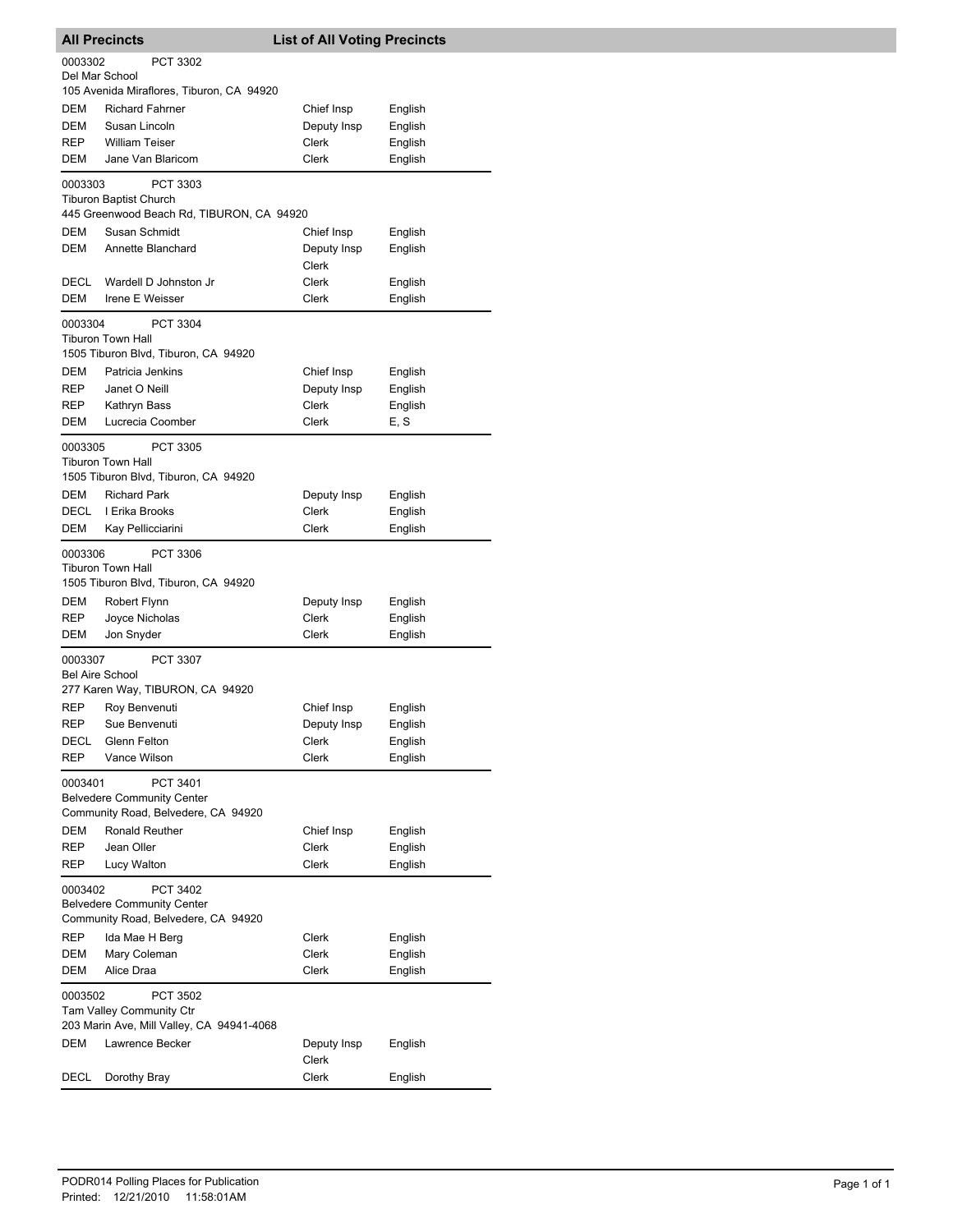|                                                                                                | <b>All Precincts</b>                                                                            | <b>List of All Voting Precincts</b> |                    |  |
|------------------------------------------------------------------------------------------------|-------------------------------------------------------------------------------------------------|-------------------------------------|--------------------|--|
| 0003503                                                                                        | PCT 3503<br><b>Tam Valley Community Ctr</b><br>203 Marin Ave, Mill Valley, CA 94941-4068        |                                     |                    |  |
| <b>DEM</b><br><b>REP</b>                                                                       | Maggi Nicholson<br><b>Gail Cassee</b>                                                           | Deputy Insp<br>Clerk                | English<br>E, S    |  |
| DEM                                                                                            | Barbara Galyen                                                                                  | Clerk                               | English            |  |
| 0003507                                                                                        | <b>PCT 3507</b><br><b>Tam Valley Community Ctr</b><br>203 Marin Ave, Mill Valley, CA 94941-4068 |                                     |                    |  |
| DEM<br><b>DEM</b>                                                                              | Lynn Eichinger<br>James Adams                                                                   | Deputy Insp<br>Clerk                | English<br>English |  |
| DEM<br>DEM                                                                                     | Rose De Martini<br>Denise Scussel                                                               | Clerk<br>Clerk                      | English<br>English |  |
| 0003600                                                                                        | <b>PCT 3600</b><br>Marguerita C. Johnson Senior Center<br>640 Drake Ave, Marin City, CA 94965   |                                     |                    |  |
| DEM                                                                                            | David Donenfeld                                                                                 | Chief Insp                          | English            |  |
| DEM                                                                                            | Erika Sandra Morris                                                                             | Deputy Insp                         | English            |  |
| DEM                                                                                            | Douglas Currie<br><b>Grant Mc Govern</b>                                                        | <b>Clerk</b><br>Clerk               | English            |  |
|                                                                                                |                                                                                                 |                                     | English            |  |
| 0003601                                                                                        | PCT 3601<br>Marguerita C. Johnson Senior Center<br>640 Drake Ave, Marin City, CA 94965          |                                     |                    |  |
| DEM                                                                                            | Ava Tate                                                                                        | Clerk                               | English            |  |
| 0003602                                                                                        | PCT 3602<br>Marguerita C. Johnson Senior Center<br>640 Drake Ave, Marin City, CA 94965          |                                     |                    |  |
| <b>DECL</b>                                                                                    | B Z Luv                                                                                         | Deputy Insp                         | English            |  |
| DEM                                                                                            | Mary Jane Westphal                                                                              | Clerk                               | English            |  |
| 0003704                                                                                        | <b>PCT 3704</b><br><b>Tiburon Baptist Church</b><br>445 Greenwood Beach Rd, TIBURON, CA 94920   |                                     |                    |  |
| DECL                                                                                           | Marcia Felton                                                                                   | Deputy Insp                         | English            |  |
| DEM                                                                                            | <b>Traute Eckersdorff</b>                                                                       | Clerk                               | English            |  |
| DEM<br>DEM                                                                                     | Ralph Johnson<br><b>Elaine Neuwirth</b>                                                         | Clerk<br>Clerk                      | English<br>English |  |
| 0003705                                                                                        | <b>PCT 3705</b><br>Marin Amateur Radio Club<br>27 Shell Rd, MILL VALLEY, CA 94941               |                                     |                    |  |
| DEM                                                                                            | August Rath                                                                                     | Chief Insp                          | English            |  |
| REP                                                                                            | Thorvald Jensen                                                                                 | Deputy Insp                         | English            |  |
| DEM                                                                                            | Stan Mazzas                                                                                     | <b>Clerk</b>                        | English            |  |
| 0004003<br>C-4003<br>Wild Horse Valley Clubhouse<br>110 Wild Horse Valley Dr, NOVATO, CA 94947 |                                                                                                 |                                     |                    |  |
| DEM                                                                                            | Judy Hoovler                                                                                    | Chief Insp                          | English            |  |
| DEM                                                                                            | Joyce Currell                                                                                   | Deputy Insp                         | English            |  |
| DEM<br>DEM                                                                                     | Jeanne Ballard<br>James Lamb                                                                    | Clerk<br>Clerk                      | English<br>English |  |
| 0004005                                                                                        | $C-4005$<br>Homestead Valley Community Ctr                                                      |                                     |                    |  |
|                                                                                                | 315 Montford Ave, MILL VALLEY, CA 94941                                                         |                                     |                    |  |
| DEM<br>DEM                                                                                     | Pamela Skrinski<br><b>Sharon Mincheff</b>                                                       | Chief Insp<br>Deputy Insp           | English<br>English |  |
| 0004006                                                                                        | C-4006<br><b>Stinson Beach Community Center</b><br>30 Belvedere, STINSON BEACH, CA 94970        |                                     |                    |  |
| DEM                                                                                            | <b>Frank Wells</b>                                                                              | Chief Insp                          | English            |  |
| DEM                                                                                            | Robin Grean                                                                                     | Deputy Insp                         | English            |  |
| DEM<br><b>DECL</b>                                                                             | Hathaway Watson III<br>Thomas C Williard                                                        | Clerk<br><b>Clerk</b>               | English<br>English |  |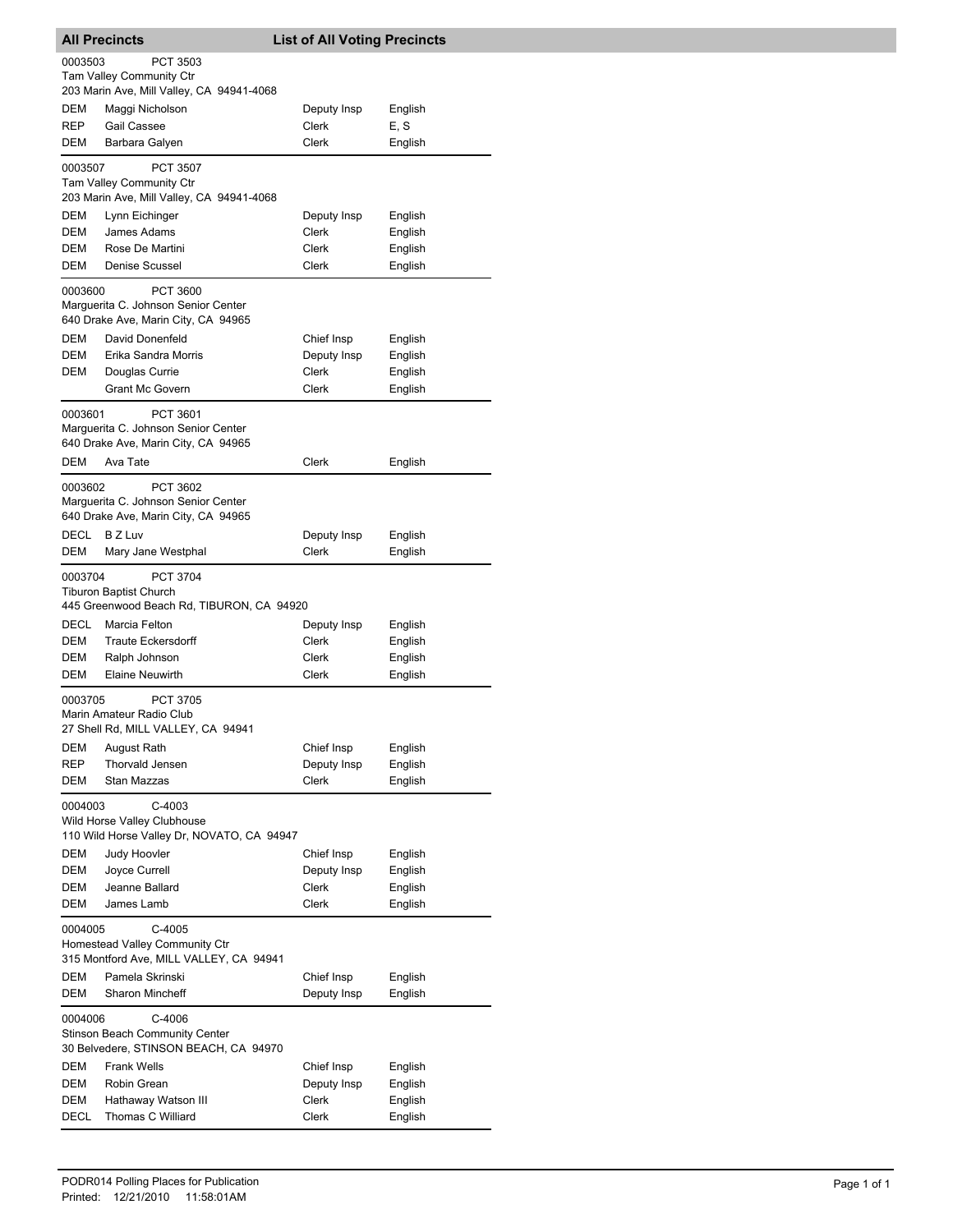| <b>All Precincts</b>                                                               |                                                                                                       | <b>List of All Voting Precincts</b> |                            |  |  |
|------------------------------------------------------------------------------------|-------------------------------------------------------------------------------------------------------|-------------------------------------|----------------------------|--|--|
| 0004008                                                                            | C-4008<br><b>Bolinas Community Center</b><br>Wharf Rd, Bolinas, CA 94924                              |                                     |                            |  |  |
| DEM<br>DEM                                                                         | Cynthia Ann Rodriguez<br>Jack Mc Clellan                                                              | Chief Insp<br>Deputy Insp           | English<br>English         |  |  |
| GRN<br>DEM                                                                         | David Cattell<br>Stacey Henderson<br>David Kimball                                                    | Clerk<br>Clerk<br>Clerk             | E, S<br>English<br>English |  |  |
| DEM                                                                                | Debora Wright-Burgess                                                                                 | Clerk                               | English                    |  |  |
| 0004010<br>DEM                                                                     | C-4010<br>Corte Madera Recreation Center<br>Tamalpais Dr, Corte Madera, CA 94925-1561<br>Nancy Turner | Chief Insp                          | English                    |  |  |
| DECL                                                                               | Raymond Rifenburg                                                                                     | Deputy Insp                         | E, S                       |  |  |
| 0004011                                                                            | C-4011<br>Corte Madera Recreation Center<br>Tamalpais Dr, Corte Madera, CA 94925-1561                 |                                     |                            |  |  |
| DEM<br><b>REP</b>                                                                  | James Anderson IV<br>W Charles Jensen                                                                 | Clerk<br>Clerk                      | English<br>English         |  |  |
| 0004012                                                                            | C-4012<br>Corte Madera Recreation Center<br>Tamalpais Dr, Corte Madera, CA 94925-1561                 |                                     |                            |  |  |
| <b>DECL</b>                                                                        | Gerald Caprio                                                                                         | Deputy Insp<br><b>Clerk</b>         | English                    |  |  |
| DEM<br>REP                                                                         | Nancy Davis<br>Ann Randolph                                                                           | Clerk                               | English<br>English         |  |  |
| 0004100                                                                            | PCT 4100<br>Pt. Reyes Fire Station<br>4th & B St, Point Reyes, CA 94956                               |                                     |                            |  |  |
| DEM                                                                                | Joan Haley                                                                                            | Chief Insp                          | English                    |  |  |
| DEM<br>DEM                                                                         | Jess Santana<br>Kenneth Knabe                                                                         | Deputy Insp<br>Clerk                | English<br>English         |  |  |
|                                                                                    | Randy Mc Fadden                                                                                       | Clerk                               | English                    |  |  |
| DEM                                                                                | Myrna Ralston                                                                                         | Clerk                               | English                    |  |  |
| 0004101                                                                            | PCT 4101<br><b>Tomales Regional History Center</b><br>26701 State Route 1, Tomales, CA 94971-0262     |                                     |                            |  |  |
| REP                                                                                | Lois Parks                                                                                            | Chief Insp                          | English                    |  |  |
| REP                                                                                | Anna Jensen<br>Maxine Boitano                                                                         | Deputy Insp                         | English                    |  |  |
| DEM<br><b>REP</b>                                                                  | Barbara Taddei                                                                                        | Clerk<br>Clerk                      | English<br>English         |  |  |
| PCT 4102<br>0004102<br>Pt. Reyes Fire Station<br>4th & B St, Point Reyes, CA 94956 |                                                                                                       |                                     |                            |  |  |
| DEM                                                                                | <b>Alice Rantos</b>                                                                                   | Deputy Insp                         | English                    |  |  |
| DEM<br><b>DEM</b>                                                                  | Gino Andreozzi                                                                                        | Clerk<br>Clerk                      | English<br>English         |  |  |
|                                                                                    | Cindy Knabe                                                                                           |                                     |                            |  |  |
| 0004103                                                                            | PCT 4103<br><b>Inverness Fire House</b><br>50 Inverness Way, INVERNESS, CA 94937                      |                                     |                            |  |  |
| <b>GRN</b>                                                                         | Katherine Anderson                                                                                    | Chief Insp                          | English                    |  |  |
| DEM<br>DEM                                                                         | Neoma Joan Stumpf<br>Jane Vait                                                                        | Deputy Insp<br>Clerk                | English<br>English         |  |  |
| 0004200<br><b>PCT 4200</b><br><b>Farley Residence</b>                              |                                                                                                       |                                     |                            |  |  |
|                                                                                    | 131 Old Rancheria Rd, Nicasio, CA 94946                                                               |                                     |                            |  |  |
| DEM<br>REP                                                                         | Grace Farley<br>Mary Lafranchi                                                                        | Chief Insp<br>Deputy Insp           | English<br>English         |  |  |
| DEM                                                                                | Heloise Tomasini                                                                                      | Clerk                               | English                    |  |  |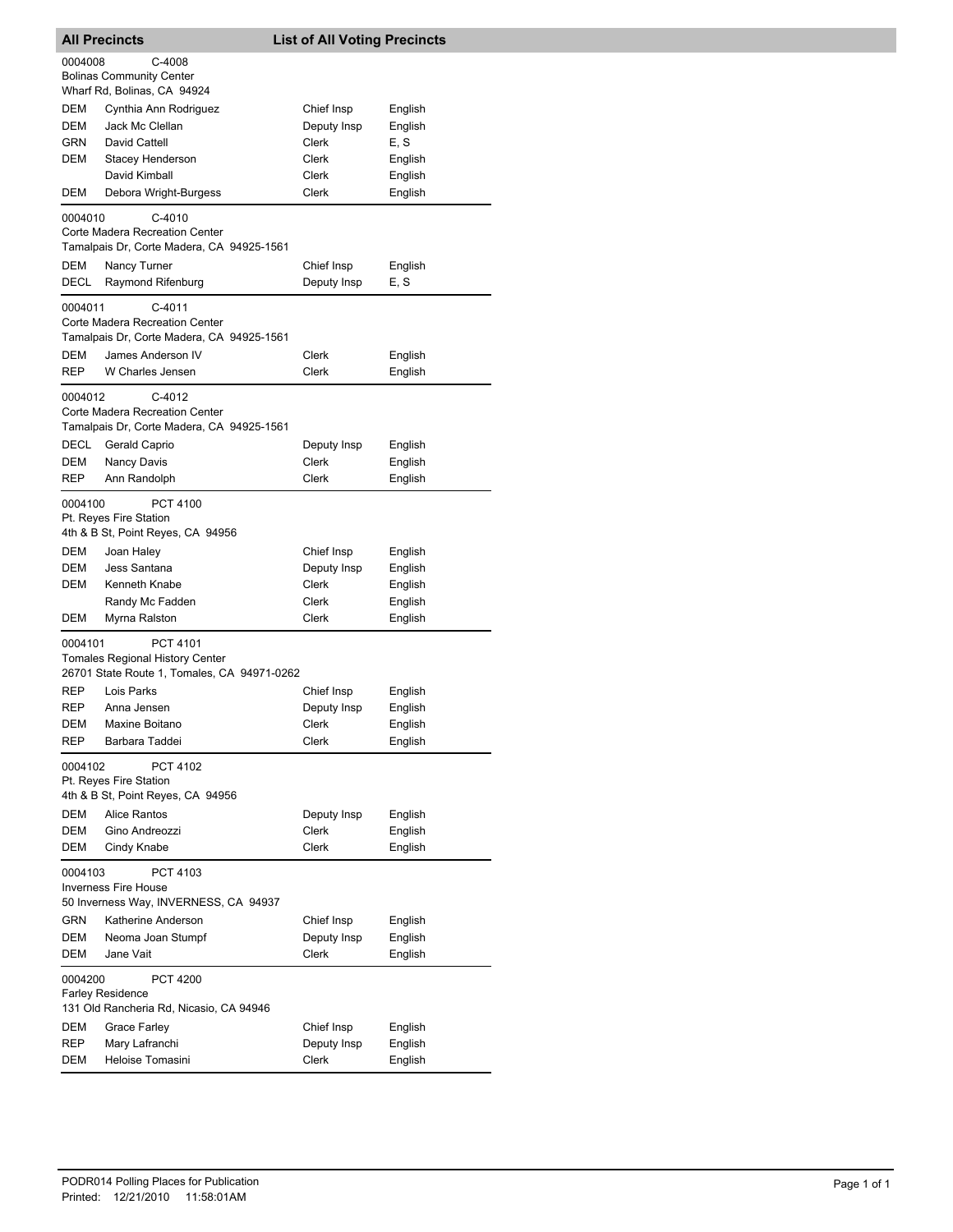| <b>All Precincts</b>                                                                        |                                                                                                           | <b>List of All Voting Precincts</b> |         |  |
|---------------------------------------------------------------------------------------------|-----------------------------------------------------------------------------------------------------------|-------------------------------------|---------|--|
| 0004301                                                                                     | PCT 4301<br>Muir Beach Community Center<br>19 Seacape Dr, Muir Beach, CA 94965                            |                                     |         |  |
| DEM                                                                                         | Nancy Knox                                                                                                | Chief Insp                          | English |  |
| <b>DEM</b>                                                                                  | Kathryn Sward                                                                                             | Deputy Insp                         | English |  |
| <b>REP</b>                                                                                  | <b>Gail Quentz</b>                                                                                        | Clerk                               | English |  |
| REP                                                                                         | Arlene Robertson                                                                                          | Clerk                               | English |  |
| 0004302<br>Alpine Lodge                                                                     | PCT 4302<br>730 Panoramic Hwy, Mill Valley, CA 94941-1707                                                 |                                     |         |  |
| DEM                                                                                         | <b>Matthew Davis</b>                                                                                      | Deputy Insp                         | English |  |
| 0004304                                                                                     | PCT 4304<br>Homestead Valley Community Ctr<br>315 Montford Ave, MILL VALLEY, CA 94941                     |                                     |         |  |
| <b>REP</b>                                                                                  | <b>Edward Fuchs</b>                                                                                       | Deputy Insp                         | English |  |
| DEM                                                                                         | Montana Chrisman                                                                                          | Clerk                               | English |  |
| <b>DEM</b>                                                                                  | Janet Craddock                                                                                            | Clerk                               | English |  |
| 0004307                                                                                     | PCT 4307<br><b>Bolinas Community Center</b><br>Wharf Rd, Bolinas, CA 94924                                |                                     |         |  |
| DEM                                                                                         | Betsyann Gallagher                                                                                        | Deputy Insp                         | English |  |
|                                                                                             | Barbara Kimball                                                                                           | Clerk                               | English |  |
| DEM                                                                                         | Jane Lockwood Mickelson                                                                                   | Clerk                               | English |  |
| 0004400                                                                                     | <b>PCT 4400</b><br>San Geronimo Valley Community Center<br>Sir Francis Drake Blvd, San Geronimo, CA 94963 |                                     |         |  |
| <b>DECL</b>                                                                                 | David O Connor                                                                                            | Chief Insp                          | English |  |
| DEM                                                                                         | <b>Sherry Mesker</b>                                                                                      | Deputy Insp                         | English |  |
| DECL                                                                                        | Jennifer Shulzitski                                                                                       | Clerk                               | English |  |
| DEM                                                                                         | Erika Zettl                                                                                               | Clerk                               | English |  |
| 0004401                                                                                     | PCT 4401<br>San Geronimo Valley Community Center<br>Sir Francis Drake Blvd, San Geronimo, CA 94963        |                                     |         |  |
| GRN                                                                                         | Kenneth Brierley                                                                                          | Deputy Insp                         | English |  |
| DEM                                                                                         | Marina Eisenzimmer                                                                                        | Clerk                               | English |  |
| DEM                                                                                         | Mwanza Furaha                                                                                             | Clerk                               | English |  |
| <b>PCT 4402</b><br>0004402<br>Woodacre Improvement Club<br>1 Garden Way, WOODACRE, CA 94973 |                                                                                                           |                                     |         |  |
| REP                                                                                         | Krispin Sullivan                                                                                          | Chief Insp                          | English |  |
| DEM                                                                                         | <b>G</b> Richards                                                                                         | Deputy Insp                         | English |  |
| DEM                                                                                         | Kathryn Ospital                                                                                           | Clerk                               | English |  |
| DECL                                                                                        | Deborah Weir                                                                                              | Clerk                               | English |  |
| 0004403<br>PCT 4403<br>Woodacre Improvement Club<br>1 Garden Way, WOODACRE, CA 94973        |                                                                                                           |                                     |         |  |
| DEM                                                                                         | Sherrie Grossi                                                                                            | Deputy Insp                         | English |  |
|                                                                                             | Jack Freckmann                                                                                            | Clerk                               | English |  |
| DEM                                                                                         | Rose Rutman                                                                                               | Clerk                               | English |  |
| 0004501                                                                                     | PCT 4501<br>Pleasant Valley School<br>755 Sutro Ave, Novato, CA 94947                                     |                                     |         |  |
| DEM                                                                                         | Frank Slater Jr                                                                                           | Chief Insp                          | E, S    |  |
| DEM                                                                                         | John Irvine                                                                                               | Deputy Insp                         | English |  |
| DEM                                                                                         | Sandra Bailey                                                                                             | Clerk                               | English |  |
| DEM                                                                                         | Paul Shermantine                                                                                          | Clerk                               | English |  |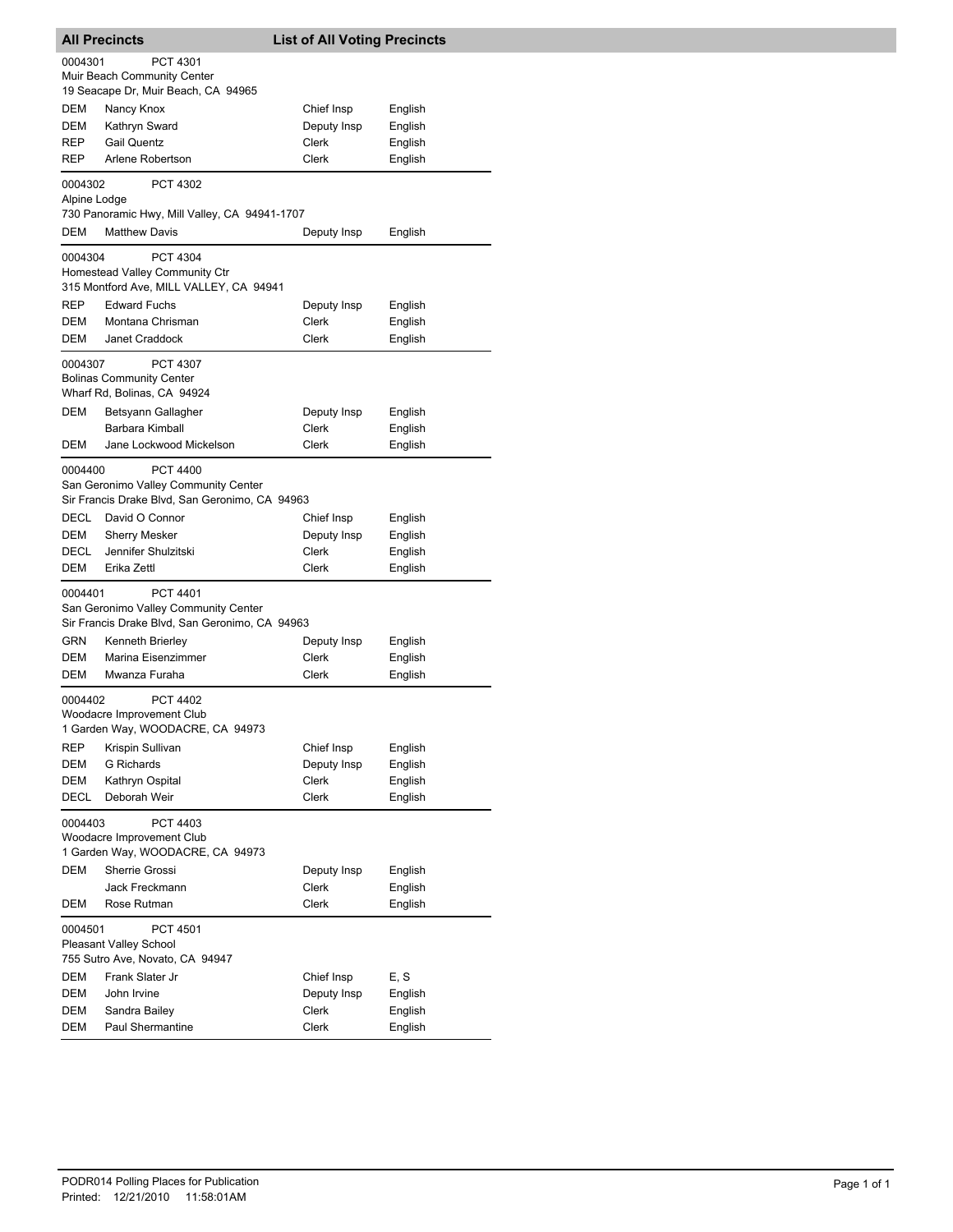|                   | <b>All Precincts</b>                                                                              | <b>List of All Voting Precincts</b> |                    |
|-------------------|---------------------------------------------------------------------------------------------------|-------------------------------------|--------------------|
| 0004502           | <b>PCT 4502</b>                                                                                   |                                     |                    |
| Sinaloa School    |                                                                                                   |                                     |                    |
| REP               | 2045 Vineyard Rd, Novato, CA 94947-3810<br><b>Bruce Stahley</b>                                   | Chief Insp                          | English            |
| REP               | <b>Robert Moser</b>                                                                               | Deputy Insp                         | English            |
| DEM               | Thomas Brady                                                                                      | Clerk                               | English            |
| <b>DEM</b>        | David Mc Connell                                                                                  | Clerk                               | English            |
| GRN               | Marilyn Mc Connell                                                                                | Clerk                               | English            |
| 0004503           | PCT 4503                                                                                          |                                     |                    |
|                   | Presbyterian Church Of Novato                                                                     |                                     |                    |
|                   | 710 Wilson Ave, Novato, CA 94947                                                                  |                                     |                    |
| <b>REP</b>        | Ewald Friedemann                                                                                  | Chief Insp                          | English            |
| REP               | Alan Burton                                                                                       | Deputy Insp                         | E, S               |
| REP<br><b>DEM</b> | Stephany Burton<br><b>Connie Fischer</b>                                                          | <b>Clerk</b><br>Clerk               | English            |
|                   |                                                                                                   |                                     | English            |
| 0004600           | <b>PCT 4600</b>                                                                                   |                                     |                    |
|                   | <b>Pickleweed Community Center</b><br>50 Canal St, SAN RAFAEL, CA 94901                           |                                     |                    |
| DEM               | John G Ortega                                                                                     | Chief Insp                          | E, S               |
| DEM               | Susan Severin                                                                                     | Deputy Insp                         | E, S               |
| DEM               | Man Phan                                                                                          | Clerk                               | E, V               |
| 0004601           | <b>PCT 4601</b>                                                                                   |                                     |                    |
|                   | <b>Pickleweed Community Center</b>                                                                |                                     |                    |
|                   | 50 Canal St, SAN RAFAEL, CA 94901                                                                 |                                     |                    |
| DEM               | Lila Mc Carthy                                                                                    | Deputy Insp                         | English            |
| <b>DECL</b>       | <b>Clark Christensen</b>                                                                          | Clerk                               | English            |
| DEM               | Diana Martinez                                                                                    | Clerk                               | English            |
| DEM               | James Stapleton                                                                                   | Clerk                               | English            |
| 0004703           | <b>PCT 4703</b>                                                                                   |                                     |                    |
|                   | Corte Madera Recreation Center                                                                    |                                     |                    |
|                   | Tamalpais Dr, Corte Madera, CA 94925-1561                                                         |                                     |                    |
|                   |                                                                                                   |                                     |                    |
| REP               | Ray Freedell                                                                                      | Clerk                               | English            |
| DEM               | Regina Rummel                                                                                     | Clerk                               | English            |
| 0004707           | <b>PCT 4707</b>                                                                                   |                                     |                    |
|                   | Aegis Of Corte Madera<br>5555 Paradise Dr, Corte Madera, CA 94925-1800                            |                                     |                    |
| DEM               | <b>Beverly Cupp</b>                                                                               | Clerk                               | English            |
| <b>DEM</b>        | Ann Lunder                                                                                        | Clerk                               | English            |
|                   |                                                                                                   |                                     |                    |
| 0004708           | PCT 4708<br>Aegis Of Corte Madera                                                                 |                                     |                    |
|                   | 5555 Paradise Dr, Corte Madera, CA 94925-1800                                                     |                                     |                    |
| <b>DEM</b>        | <b>Fred Selinger</b>                                                                              | Deputy Insp                         | English            |
| REP               | <b>Stanley Damas</b>                                                                              | Clerk                               | English            |
| DECL              | Kellie Moore                                                                                      | Clerk                               | English            |
| DEM               | Louis Smith                                                                                       | Clerk                               | English            |
| 0004709           | <b>PCT 4709</b>                                                                                   |                                     |                    |
|                   | Aegis Of Corte Madera                                                                             |                                     |                    |
|                   | 5555 Paradise Dr, Corte Madera, CA 94925-1800                                                     |                                     |                    |
| AIP               | Timothy John Lasheway<br>Alberta Damas                                                            | Deputy Insp                         | English            |
| REP<br>DEM        | Anna Fitch                                                                                        | Clerk<br>Clerk                      | English<br>English |
|                   |                                                                                                   |                                     |                    |
| 0004800           | <b>PCT 4800</b><br><b>Larkspur Recreation Department</b><br>240 Doherty Drive, Larkspur, CA 94939 |                                     |                    |
| DEM               | Celia Zaentz                                                                                      | Deputy Insp                         | English            |
| DEM               | <b>Austin Blake</b>                                                                               | Clerk                               | English            |
| 0004806           | <b>PCT 4806</b>                                                                                   |                                     |                    |
|                   | Larkspur Courts Condominiums                                                                      |                                     |                    |
|                   | 100 Old Quarry Road, Larkspur, CA 94939-2201                                                      |                                     |                    |
| REP               | Robert Gonzalez                                                                                   | Chief Insp                          | English            |
| DEM               | Robert Gonzalez<br>Lynn Vanda                                                                     | Deputy Insp<br>Clerk                | English<br>English |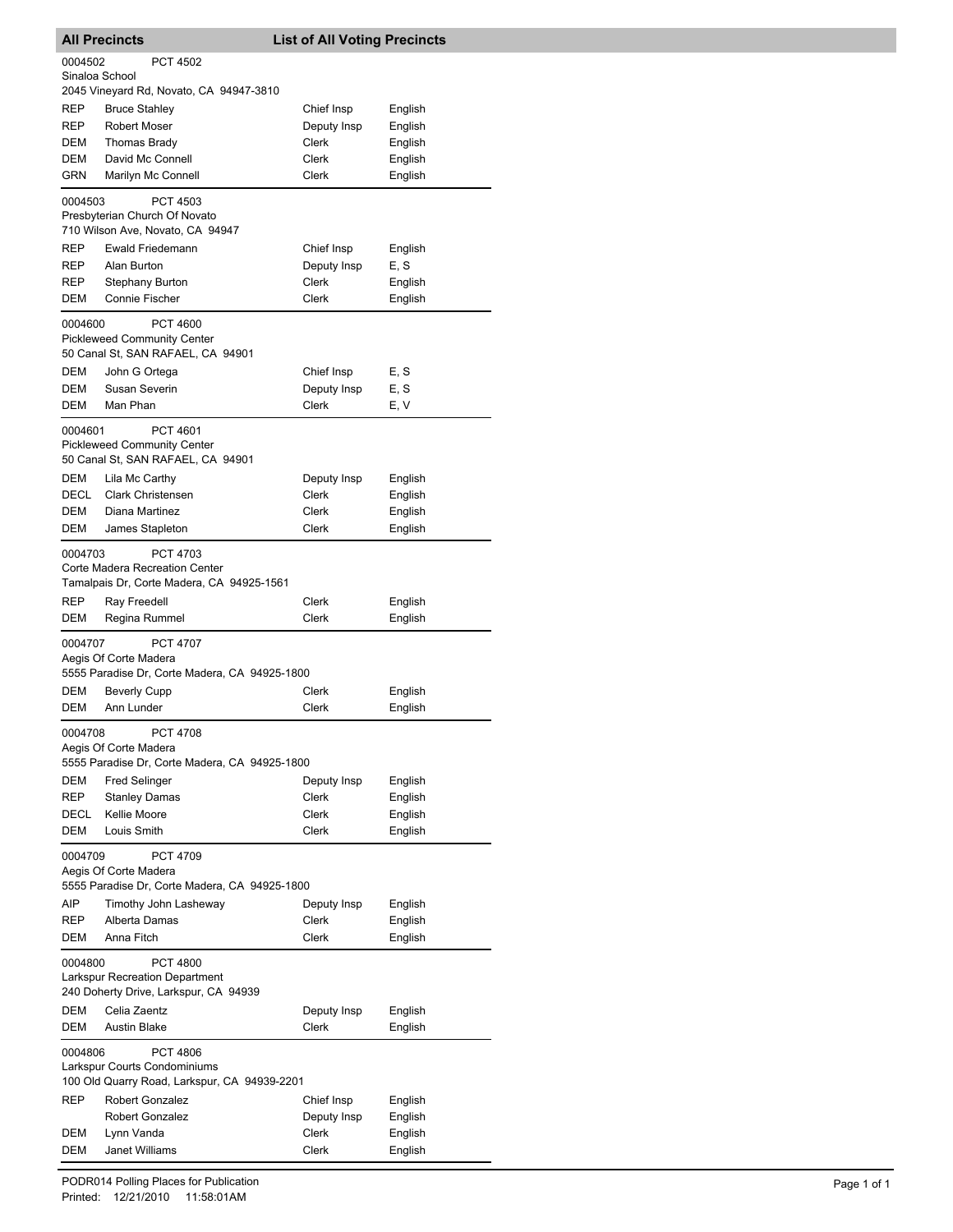|                                                   | <b>All Precincts</b>                                                                       |                                                                                      |  | <b>List of All Voting Precincts</b> |                    |  |
|---------------------------------------------------|--------------------------------------------------------------------------------------------|--------------------------------------------------------------------------------------|--|-------------------------------------|--------------------|--|
| 0005001<br>C-5001<br>Novato Library               |                                                                                            |                                                                                      |  |                                     |                    |  |
|                                                   |                                                                                            | 1720 Novato Blvd, Novato, CA 94947-3049                                              |  |                                     |                    |  |
| REP                                               | Mary Whitney                                                                               |                                                                                      |  | Chief Insp                          | English            |  |
| <b>REP</b>                                        | Ronald Whitney                                                                             |                                                                                      |  | Deputy Insp                         | English            |  |
| REP                                               | Jean Gravrock                                                                              |                                                                                      |  | Clerk                               | English            |  |
| DEM                                               | Selbie Hull                                                                                |                                                                                      |  | Clerk                               | English            |  |
| 0005101                                           | <b>Bahia Clubhouse</b>                                                                     | PCT 5101<br>3008 Topaz Drive, Novato, CA 94945-1547                                  |  |                                     |                    |  |
| DEM                                               |                                                                                            | Monique Saul-Eqli                                                                    |  | Chief Insp                          | E, S               |  |
| <b>DECL</b>                                       |                                                                                            | Crystal Lynne Munoz                                                                  |  | Deputy Insp                         | English            |  |
| REP                                               | Kay Michalik                                                                               |                                                                                      |  | Clerk                               | English            |  |
| 0005102                                           |                                                                                            | PCT 5102                                                                             |  |                                     |                    |  |
|                                                   | <b>Novato Community House</b>                                                              |                                                                                      |  |                                     |                    |  |
| <b>REP</b>                                        |                                                                                            | Machin Ave, Novato, CA 94945-3233                                                    |  |                                     |                    |  |
| DECL                                              | James Deering<br>Kathleen Kinsella                                                         |                                                                                      |  | Chief Insp<br>Deputy Insp           | English<br>English |  |
| DECL                                              | Ray Rader                                                                                  |                                                                                      |  | Clerk                               | English            |  |
| DEM                                               | David Sahn                                                                                 |                                                                                      |  | Clerk                               | English            |  |
|                                                   |                                                                                            |                                                                                      |  |                                     |                    |  |
| 0005103<br>Olive School                           |                                                                                            | PCT 5103<br>629 Plum St-park Lot Off Olive, NOVATO, CA 94945                         |  |                                     |                    |  |
| REP                                               | Melania Barry                                                                              |                                                                                      |  | Chief Insp                          | English            |  |
| DEM                                               |                                                                                            | Brenda Gates-Monasch                                                                 |  | Deputy Insp                         | English            |  |
| REP                                               | Thea Schilling                                                                             |                                                                                      |  | Clerk                               | English            |  |
| REP                                               |                                                                                            | Diane Schneeweis                                                                     |  | Clerk                               | English            |  |
| 0005201                                           |                                                                                            | PCT 5201<br>Novato School District Offices<br>1015 Seventh St, Novato, CA 94945-2228 |  |                                     |                    |  |
| DEM                                               | Linda Goheen                                                                               |                                                                                      |  | Chief Insp                          | English            |  |
| DEM                                               | <b>Bruce Cochran</b>                                                                       |                                                                                      |  | Deputy Insp                         | English            |  |
| DEM                                               | <b>Beatrice Cooper</b>                                                                     |                                                                                      |  | Clerk                               | English            |  |
| DEM                                               | Joseph Spillman                                                                            |                                                                                      |  | Clerk                               | English            |  |
| 0005202                                           |                                                                                            | PCT 5202<br>Atria Tamalpais Senior Living<br>853 Tamalpais Ave, NOVATO, CA 94947     |  |                                     |                    |  |
| DECL                                              | Margaret Stein                                                                             |                                                                                      |  | Deputy Insp                         | English            |  |
| DEM                                               | <b>Charlotte Lewis</b>                                                                     |                                                                                      |  | Clerk                               | English            |  |
| DEM                                               | <b>Dolores Spratling</b>                                                                   |                                                                                      |  | Clerk                               | English            |  |
|                                                   | 0005203<br>PCT 5203<br><b>Hill Community Room</b><br>1560 Hill Road, Novato, CA 94947-4002 |                                                                                      |  |                                     |                    |  |
| REP                                               | Harvey Perryman                                                                            |                                                                                      |  | Chief Insp                          | English            |  |
| REP                                               | Gloria Perryman                                                                            |                                                                                      |  | Deputy Insp                         | English            |  |
| GRN                                               | Doris Norstebon                                                                            |                                                                                      |  | Clerk                               | English            |  |
| DEM                                               | Rose Stewart                                                                               |                                                                                      |  | Clerk                               | English            |  |
| PCT 5204<br>0005204<br><b>Hill Community Room</b> |                                                                                            |                                                                                      |  |                                     |                    |  |
|                                                   |                                                                                            | 1560 Hill Road, Novato, CA 94947-4002                                                |  |                                     |                    |  |
|                                                   |                                                                                            |                                                                                      |  | Deputy Insp                         |                    |  |
| <b>REP</b>                                        | Frank Lyons                                                                                |                                                                                      |  | Clerk<br>Clerk                      | English            |  |
| REP<br>GRN                                        | <b>Eleanor Sluis</b>                                                                       | Rodney Perryman                                                                      |  | Clerk                               | English<br>English |  |
| 0005205                                           | Lu Sutton School                                                                           | <b>PCT 5205</b>                                                                      |  |                                     |                    |  |
|                                                   |                                                                                            | 1800 Center Rd, NOVATO, CA 94947                                                     |  |                                     |                    |  |
| REP                                               | David Reed                                                                                 |                                                                                      |  | Chief Insp                          | English            |  |
| REP                                               | Margaret Keith                                                                             |                                                                                      |  | Deputy Insp                         | English            |  |
| DEM                                               | <b>Wendy Cramer</b>                                                                        |                                                                                      |  | Clerk                               | English            |  |
| DEM                                               | Rita Freeman                                                                               |                                                                                      |  | Clerk                               | English            |  |
| DEM                                               | Jill Gregoire                                                                              |                                                                                      |  | Clerk                               | English            |  |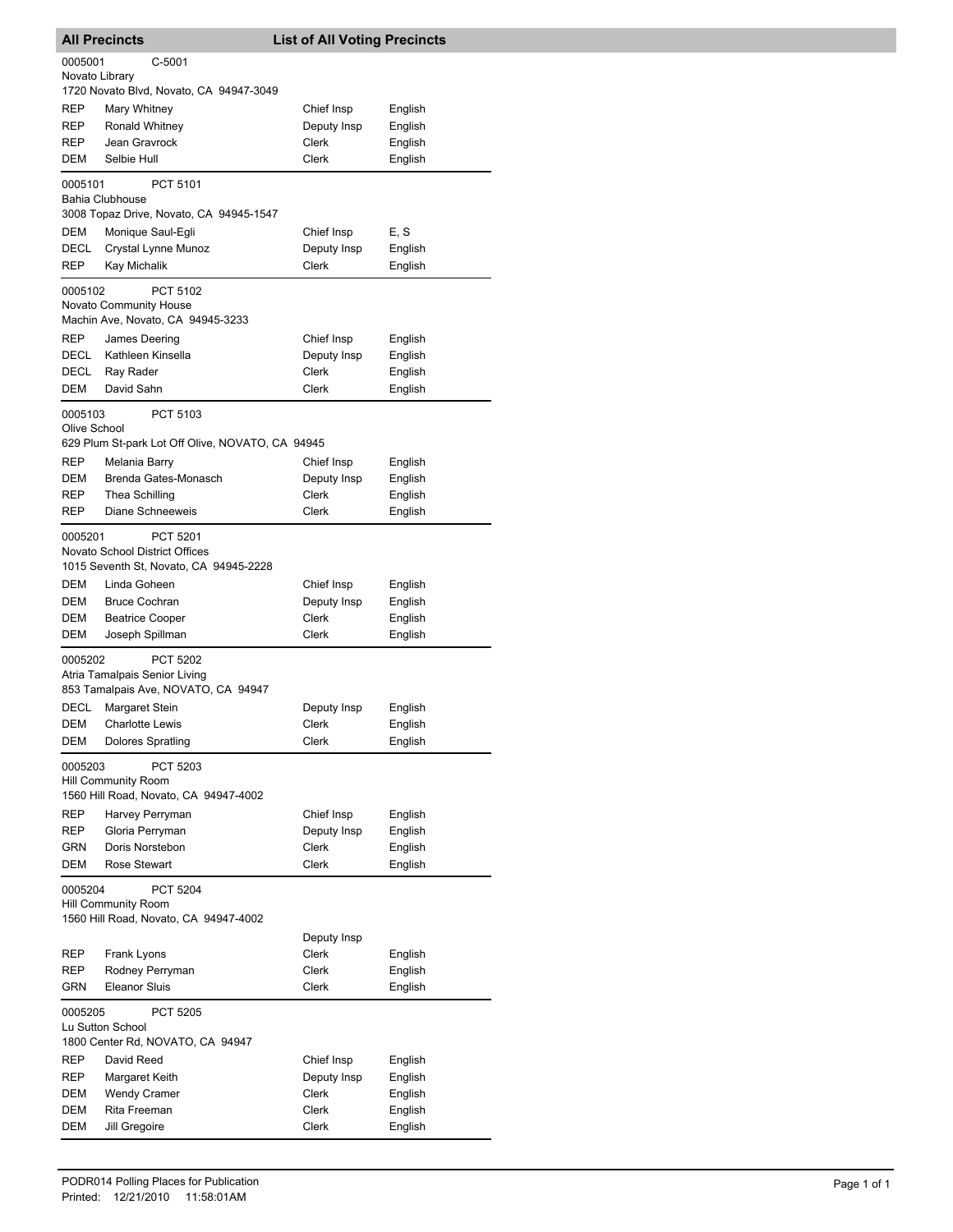|                                                                                               | <b>All Precincts</b>                                                                   | <b>List of All Voting Precincts</b> |         |  |  |
|-----------------------------------------------------------------------------------------------|----------------------------------------------------------------------------------------|-------------------------------------|---------|--|--|
| 0005206<br><b>PCT 5206</b><br>Novato Human Needs Center<br>1907 Novato Blvd, NOVATO, CA 94947 |                                                                                        |                                     |         |  |  |
|                                                                                               |                                                                                        | Deputy Insp                         |         |  |  |
| DEM                                                                                           | Colleen Rose                                                                           | Clerk                               | English |  |  |
| DEM                                                                                           | <b>Shirley Skeen</b>                                                                   | Clerk                               | English |  |  |
|                                                                                               |                                                                                        |                                     |         |  |  |
| <b>REF</b>                                                                                    | <b>Todd Smith</b>                                                                      | Clerk                               | English |  |  |
| 0005207                                                                                       | <b>PCT 5207</b><br>Novato Human Needs Center<br>1907 Novato Blvd, NOVATO, CA 94947     |                                     |         |  |  |
| DECL                                                                                          | Thomas Calimee Jr                                                                      | Deputy Insp                         | English |  |  |
| <b>DEM</b>                                                                                    | <b>Richard Abold</b>                                                                   | <b>Clerk</b>                        | English |  |  |
| 0005208                                                                                       | <b>PCT 5208</b><br>All Saints Lutheran Church<br>2 San Marin Dr, Novato, CA 94945-1118 |                                     |         |  |  |
| DEM                                                                                           | Frances Thorsson                                                                       | Chief Insp                          | English |  |  |
| REP                                                                                           | Margaret Mueller                                                                       | Deputy Insp                         | English |  |  |
| <b>REP</b>                                                                                    | Roberta Diefendorf                                                                     | Clerk                               | English |  |  |
| DEM                                                                                           | <b>Christine Mahaffy</b>                                                               | Clerk                               | English |  |  |
| 0005209                                                                                       | PCT 5209<br>Seventh Day Adventist Church<br>495 San Marin Dr, Novato, CA 94945-1335    |                                     |         |  |  |
| DEM                                                                                           | <b>Archie Patton</b>                                                                   | Chief Insp                          | English |  |  |
| <b>DEM</b>                                                                                    | Lu Howe                                                                                | Clerk                               | English |  |  |
| DEM                                                                                           | Florence Oefinger                                                                      | Clerk                               | English |  |  |
| 0005211                                                                                       | PCT 5211<br>United Methodist Church<br>1473 South Novato Blvd, NOVATO, CA 94947        |                                     |         |  |  |
| GRN                                                                                           | Donald Beck                                                                            | Chief Insp                          | English |  |  |
| DEM                                                                                           | Alana Dubost                                                                           | Deputy Insp                         | English |  |  |
| DEM                                                                                           | Elise Fincher                                                                          | Clerk                               | English |  |  |
| DEM                                                                                           | Louis Adelmo Martinez                                                                  | Clerk                               | English |  |  |
| DEM                                                                                           | Mary Rothe                                                                             | Clerk                               | English |  |  |
| 0005212                                                                                       | PCT 5212<br>Marin Valley Mobile Country Club<br>100 Marin Valley Dr, NOVATO, CA 94949  |                                     |         |  |  |
| DEM                                                                                           | Barbara Kimberling                                                                     | Chief Insp                          | English |  |  |
| DEM                                                                                           | John Schoop                                                                            | Clerk                               | English |  |  |
| REP                                                                                           | David Wallace                                                                          | Clerk                               | English |  |  |
| PCT 5213<br>0005213<br>Lynwood School<br>1320 Lynwood Dr, Novato, CA 94947-4629               |                                                                                        |                                     |         |  |  |
| REP                                                                                           | Marguerite Neumann                                                                     | Chief Insp                          | English |  |  |
| DECL                                                                                          | Nancy Jones                                                                            | Deputy Insp                         | English |  |  |
| DEM                                                                                           | Jacqueline Perry                                                                       | <b>Clerk</b>                        | English |  |  |
| DEM                                                                                           | Nancy Takahashi                                                                        | Clerk                               | English |  |  |
| 0005214<br>PCT 5214<br>United Methodist Church<br>1473 South Novato Blvd, NOVATO, CA 94947    |                                                                                        |                                     |         |  |  |
| DEM                                                                                           | Lauren Boyd                                                                            | Deputy Insp                         | English |  |  |
| REP                                                                                           | Margaret Binggeli                                                                      | Clerk                               | English |  |  |
| REP                                                                                           | Karen Illich                                                                           | Clerk                               | English |  |  |
| DECL                                                                                          | Carrie Lee Mansfield                                                                   | Clerk                               | English |  |  |
| 0005215                                                                                       | PCT 5215<br>Ignacio Hills Apartments                                                   |                                     |         |  |  |
|                                                                                               | 431 Ignacio Blvd, Novato, CA 94949                                                     |                                     |         |  |  |
| REP                                                                                           | Frances Kenny                                                                          | Chief Insp                          | English |  |  |
| REP                                                                                           | Ruth Jankowski                                                                         | Deputy Insp                         | English |  |  |
| DEM                                                                                           | Myrna Sablik                                                                           | Clerk                               | English |  |  |
| REP                                                                                           | Myra Willett                                                                           | Clerk                               | English |  |  |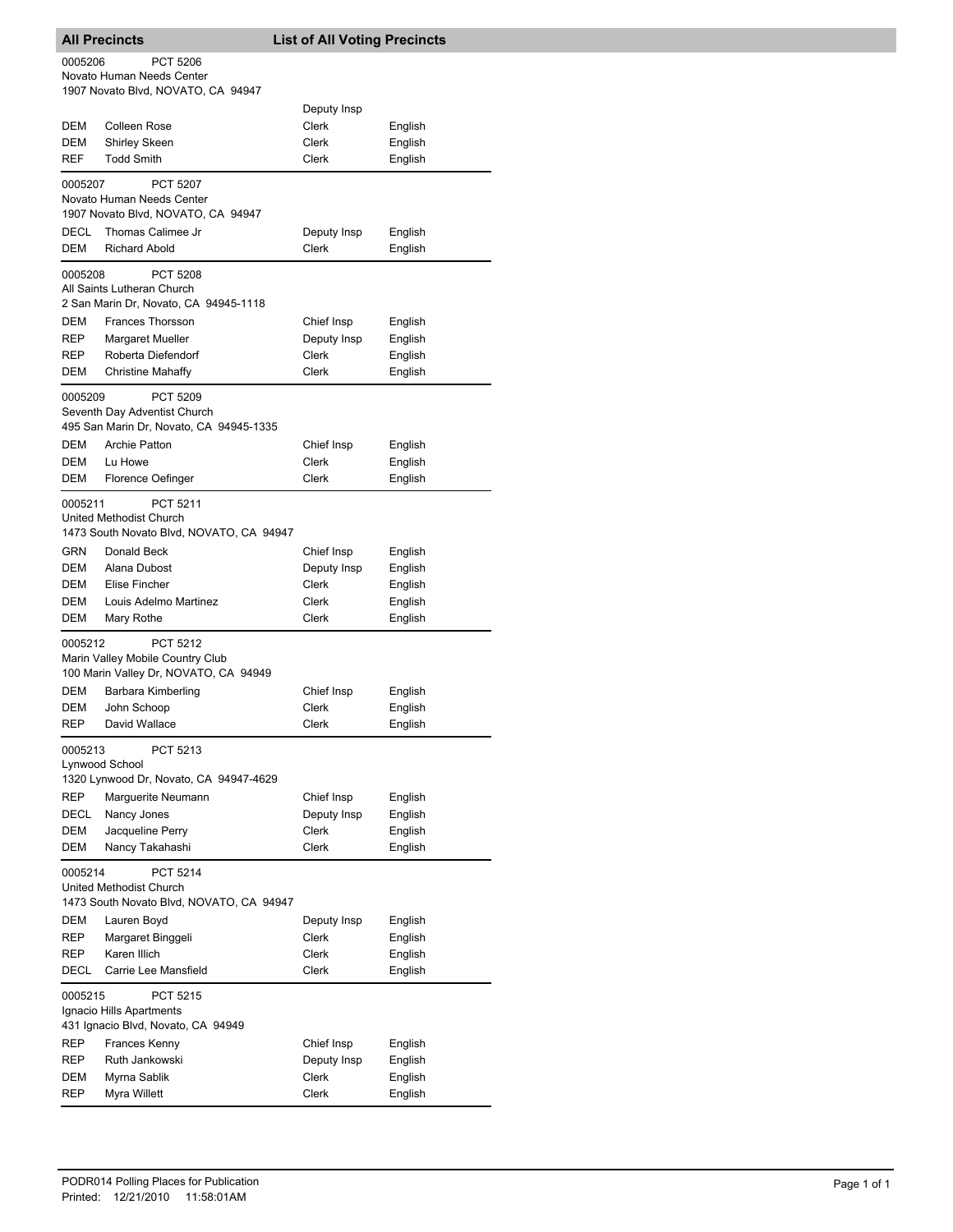|                                                                                                                 | <b>All Precincts</b>                                                                   | <b>List of All Voting Precincts</b> |                               |  |  |
|-----------------------------------------------------------------------------------------------------------------|----------------------------------------------------------------------------------------|-------------------------------------|-------------------------------|--|--|
| PCT 5216<br>0005216<br>Novato Fire Station #1<br>7025 Redwood Blvd, Novato, CA 94949                            |                                                                                        |                                     |                               |  |  |
| DECL<br>REP                                                                                                     | Dennis Sullivan<br>Margaret Kidder                                                     | Deputy Insp<br>Clerk                | English<br>English            |  |  |
| REP                                                                                                             | Paul Manouelian                                                                        | Clerk                               | English                       |  |  |
| 0005217                                                                                                         | <b>PCT 5217</b><br>Lynwood School<br>1320 Lynwood Dr, Novato, CA 94947-4629            |                                     |                               |  |  |
| DECL<br>DEM<br>DEM                                                                                              | James Clinton Waltermire<br>Stella Devora<br>Joyce Tarlton                             | Deputy Insp<br>Clerk<br>Clerk       | English<br>English<br>English |  |  |
| 0005218                                                                                                         | <b>PCT 5218</b><br>United Methodist Church<br>1473 South Novato Blvd, NOVATO, CA 94947 |                                     |                               |  |  |
| DECL                                                                                                            | Abdul Mazid                                                                            | Deputy Insp                         | English                       |  |  |
| DEM                                                                                                             | <b>Yvonne Learned</b>                                                                  | Clerk                               | English                       |  |  |
| REP                                                                                                             | Dolores Meaney                                                                         | Clerk                               | English                       |  |  |
| 0005219                                                                                                         | PCT 5219<br>San Jose Middle School<br>1000 Sunset Pkwy, Novato, CA 94949               |                                     |                               |  |  |
| REP                                                                                                             | <b>Thomas Brawley</b>                                                                  | Chief Insp                          | English                       |  |  |
| REP<br>REP                                                                                                      | Joanne Keenan<br>Diane Serdengecti                                                     | Deputy Insp<br>Clerk                | English<br>English            |  |  |
| DEM                                                                                                             | Pamela Torres                                                                          | Clerk                               | English                       |  |  |
| REP                                                                                                             | <b>Elfriede Werth</b>                                                                  | Clerk                               | E, S                          |  |  |
| 0005220                                                                                                         | PCT 5220<br>San Jose Middle School<br>1000 Sunset Pkwy, Novato, CA 94949               |                                     |                               |  |  |
| <b>REP</b>                                                                                                      | Frank Keenan                                                                           | Deputy Insp                         | English                       |  |  |
| DEM                                                                                                             | Kathryn Mc Laughlin                                                                    | Clerk                               | English                       |  |  |
| DECL                                                                                                            | Maxwell Peak Jr                                                                        | Clerk                               | English                       |  |  |
| 0005221                                                                                                         | <b>PCT 5221</b><br>Novato Oaks Inn<br>215 Alameda Del Prado, Novato, CA 94949-6657     |                                     |                               |  |  |
| DEM                                                                                                             | E Oscar Chambers                                                                       | Chief Insp                          | English                       |  |  |
| REP                                                                                                             | Joan Chambers                                                                          | Deputy Insp                         | English                       |  |  |
| DEM                                                                                                             | Nancy Lund                                                                             | Clerk                               | English                       |  |  |
| DEM                                                                                                             | <b>Michael Murphy</b>                                                                  | Clerk                               | English                       |  |  |
| 0005222<br><b>PCT 5222</b><br>No Marin Water District Ofc<br>Redwood Hwy & Rush Creek PI, Novato, CA 94945-2426 |                                                                                        |                                     |                               |  |  |
| DECL                                                                                                            | Fred Fogh                                                                              | Chief Insp                          | English                       |  |  |
| DEM                                                                                                             | Lee Pogetto                                                                            | Deputy Insp<br><b>Clerk</b>         | English                       |  |  |
| REP<br>Frank Rinaldi<br>English<br>PCT 5223<br>0005223<br>Novato Fire Station #3                                |                                                                                        |                                     |                               |  |  |
|                                                                                                                 | 65 San Ramon Way, Novato, CA 94945-1638                                                |                                     |                               |  |  |
| <b>DEM</b>                                                                                                      | Walter Monasch                                                                         | Chief Insp                          | English                       |  |  |
| REP                                                                                                             | Jessica Rogers<br>Robyn Lynne Woodruff                                                 | Clerk<br>Clerk                      | English<br>English            |  |  |
| 0005224<br><b>PCT 5224</b><br>Novato Fire Station #3<br>65 San Ramon Way, Novato, CA 94945-1638                 |                                                                                        |                                     |                               |  |  |
| <b>DEM</b>                                                                                                      | Pat U Ren                                                                              | Deputy Insp                         | English                       |  |  |
| REP                                                                                                             | Frances E Beretta                                                                      | Clerk                               | English                       |  |  |
|                                                                                                                 | Megan Hess                                                                             | Clerk                               | English                       |  |  |
| REP<br>DEM                                                                                                      | <b>Sharon Hess</b><br>Paul Lindberg                                                    | Clerk<br>Clerk                      | English<br>English            |  |  |
|                                                                                                                 |                                                                                        |                                     |                               |  |  |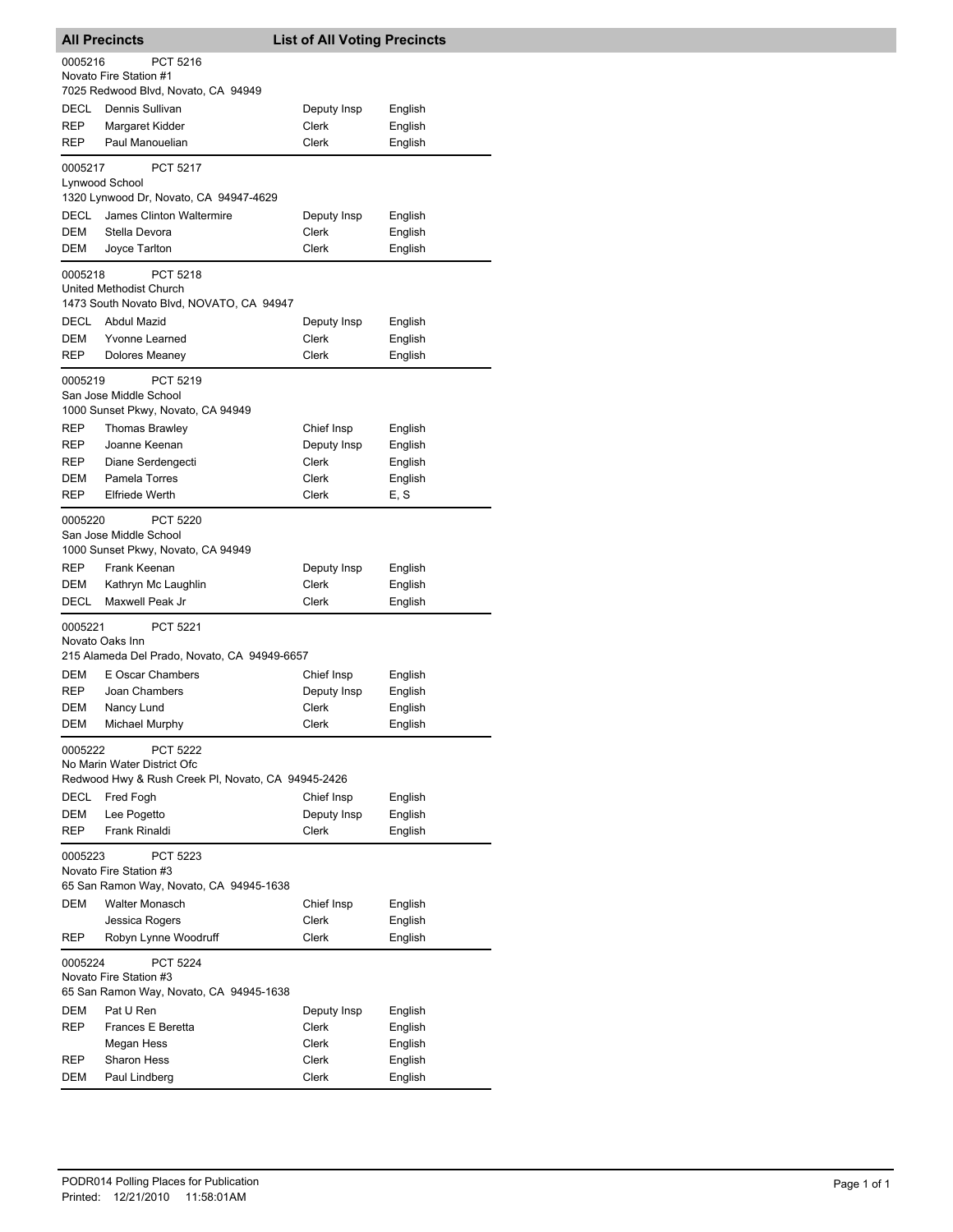| <b>All Precincts</b> |                                                                   | <b>List of All Voting Precincts</b> |         |  |
|----------------------|-------------------------------------------------------------------|-------------------------------------|---------|--|
| 0005225              | PCT 5225                                                          |                                     |         |  |
|                      | Munoz Residence                                                   |                                     |         |  |
|                      | 575 Fairway Dr, Novato, CA 94949                                  |                                     |         |  |
| REP                  | Lucille Douglas                                                   | Chief Insp                          | English |  |
| <b>REP</b>           | Bonnie Ryan                                                       | Deputy Insp                         | English |  |
| REP                  | Jeanne Desmond                                                    | Clerk                               | English |  |
| DEM                  | Alice Munoz                                                       | <b>Clerk</b>                        | English |  |
| 0005226              | <b>PCT 5226</b><br>Los Robles Mobile Home Park                    |                                     |         |  |
|                      | 100 Roblar Dr, Novato, CA 94949-6133                              |                                     |         |  |
| REP                  | Iva Conrad                                                        | Deputy Insp                         | English |  |
| REP                  | Dorothy Mc Nutt                                                   | Clerk                               | English |  |
| DEM                  | Judyjean Aletha Morris                                            | Clerk                               | English |  |
|                      |                                                                   |                                     |         |  |
| 0005227              | <b>PCT 5227</b>                                                   |                                     |         |  |
|                      | Hamilton Arts Center<br>500 Palm Dr, Novato, CA 94949-5004        |                                     |         |  |
| <b>REP</b>           | Donald Violin                                                     | Chief Insp                          | English |  |
| <b>DEM</b>           | Robert Farnham                                                    | Deputy Insp                         | English |  |
| REP.                 | Rachelle Mealey                                                   | Clerk                               | English |  |
| DEM                  | Adele Szostak                                                     | Clerk                               | English |  |
|                      |                                                                   |                                     |         |  |
| 0005228              | <b>PCT 5228</b>                                                   |                                     |         |  |
|                      | <b>Hamilton Arts Center</b><br>500 Palm Dr, Novato, CA 94949-5004 |                                     |         |  |
|                      |                                                                   |                                     |         |  |
|                      |                                                                   | Deputy Insp                         |         |  |
| DEM                  | Charselle Hooper                                                  | Clerk                               | English |  |
| DEM                  | Hans Mueller                                                      | Clerk                               | English |  |
| <b>REP</b>           | Lisa Remy                                                         | Clerk                               | English |  |
| 0005300              | <b>PCT 5300</b>                                                   |                                     |         |  |
|                      | Presbyterian Church Of Novato                                     |                                     |         |  |
|                      | 710 Wilson Ave, Novato, CA 94947                                  |                                     |         |  |
| REP                  | Katherine Friedemann                                              | Deputy Insp                         | English |  |
| DEM                  | Veronica Doyle                                                    | Clerk                               | English |  |
| DEM                  | Raymond Young                                                     | Clerk                               | English |  |
| 0005301              | PCT 5301                                                          |                                     |         |  |
|                      | Ignacio Hills Apartments                                          |                                     |         |  |
|                      | 431 Ignacio Blvd, Novato, CA 94949                                |                                     |         |  |
| DEM                  | Lisa Farnham                                                      | Clerk                               | English |  |
| <b>DEM</b>           | Theresa Fermanich                                                 | Clerk                               | English |  |
| 0005302              | PCT 5302                                                          |                                     |         |  |
|                      | <b>Bel Marin Community Center</b>                                 |                                     |         |  |
|                      | 4 Montego Key, Novato, CA 94949-5301                              |                                     |         |  |
| DEM                  | James Hollingshead                                                | Chief Insp                          | English |  |
|                      |                                                                   | Deputy Insp                         |         |  |
| REF                  | Wolfgang Gahm                                                     | Clerk                               | English |  |
| DEM                  | Angele Khachadour                                                 | Clerk                               | English |  |
| REP                  | Rosie Sarkissian                                                  | Clerk                               | English |  |
| 0005303              | PCT 5303                                                          |                                     |         |  |
|                      | Novato Fire Station #2                                            |                                     |         |  |
|                      | 450 Atherton Ave-corner Olive, Novato, CA 94945-3461              |                                     |         |  |
| DEM                  | Jeffrey Zankel                                                    | Chief Insp                          | English |  |
| DEM                  | Carlota Cloney                                                    | Deputy Insp                         | English |  |
| 0005304              | PCT 5304                                                          |                                     |         |  |
|                      | Novato Fire Station #2                                            |                                     |         |  |
|                      | 450 Atherton Ave-corner Olive, Novato, CA 94945-3461              |                                     |         |  |
| DECL                 | David Tamura                                                      | Deputy Insp                         | English |  |
| REP                  | Sallee Kiilerich                                                  | Clerk                               | English |  |
| DEM                  | Karen Olson                                                       | Clerk                               | English |  |
| REP                  | Wayne Tinker                                                      | Clerk                               | English |  |
| DEM                  | Leslie Wallach                                                    | Clerk                               | English |  |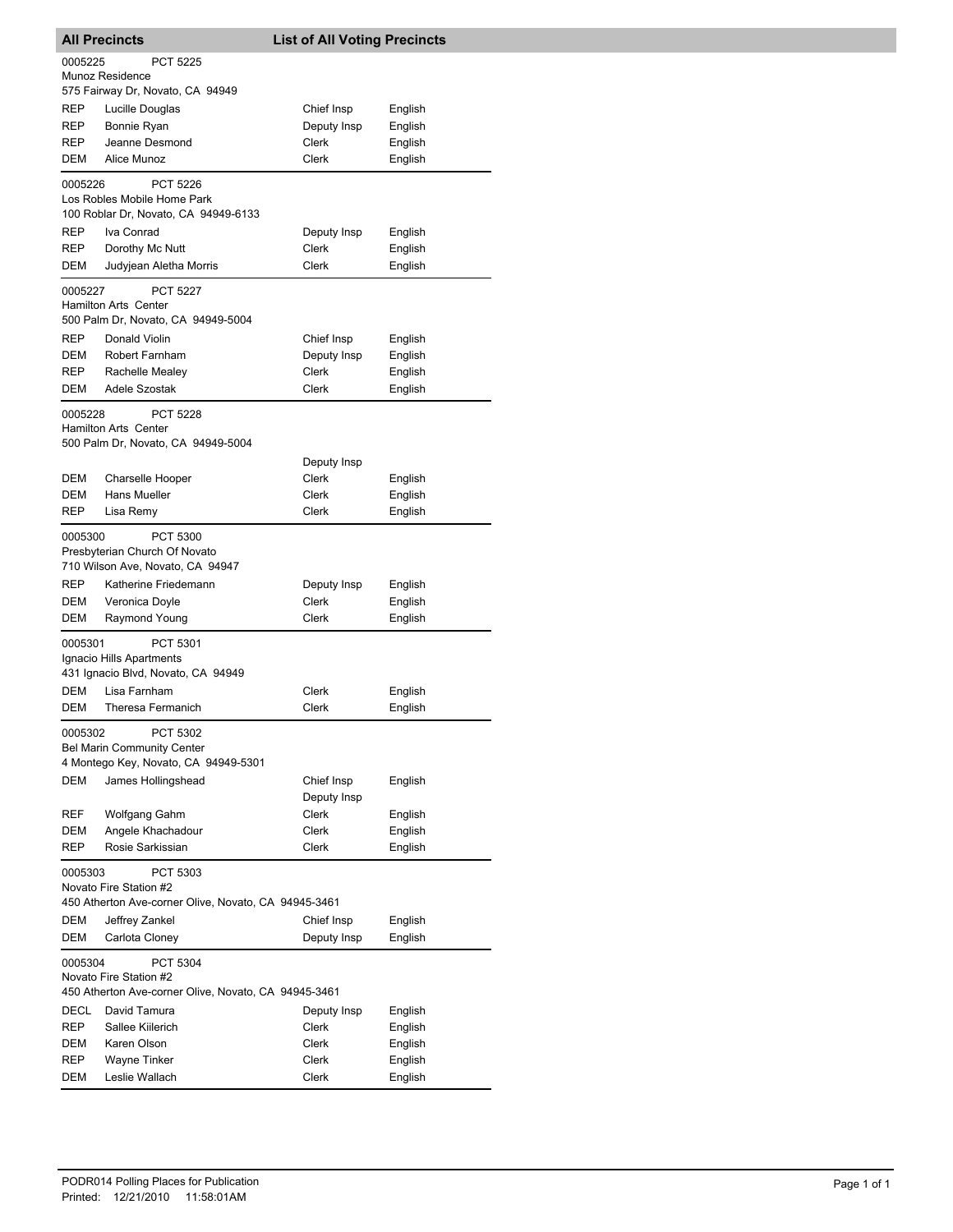|            | <b>All Precincts</b>                                                                  | <b>List of All Voting Precincts</b> |         |  |
|------------|---------------------------------------------------------------------------------------|-------------------------------------|---------|--|
| 0005305    | PCT 5305<br><b>Bel Marin Community Center</b><br>4 Montego Key, Novato, CA 94949-5301 |                                     |         |  |
| <b>DEM</b> | Shirley Etemadfar                                                                     | Deputy Insp                         | English |  |
| AIP        | <b>Robert Forsyth</b>                                                                 | Clerk                               | English |  |
| <b>RFP</b> | Jefferson Graves                                                                      | Clerk                               | English |  |